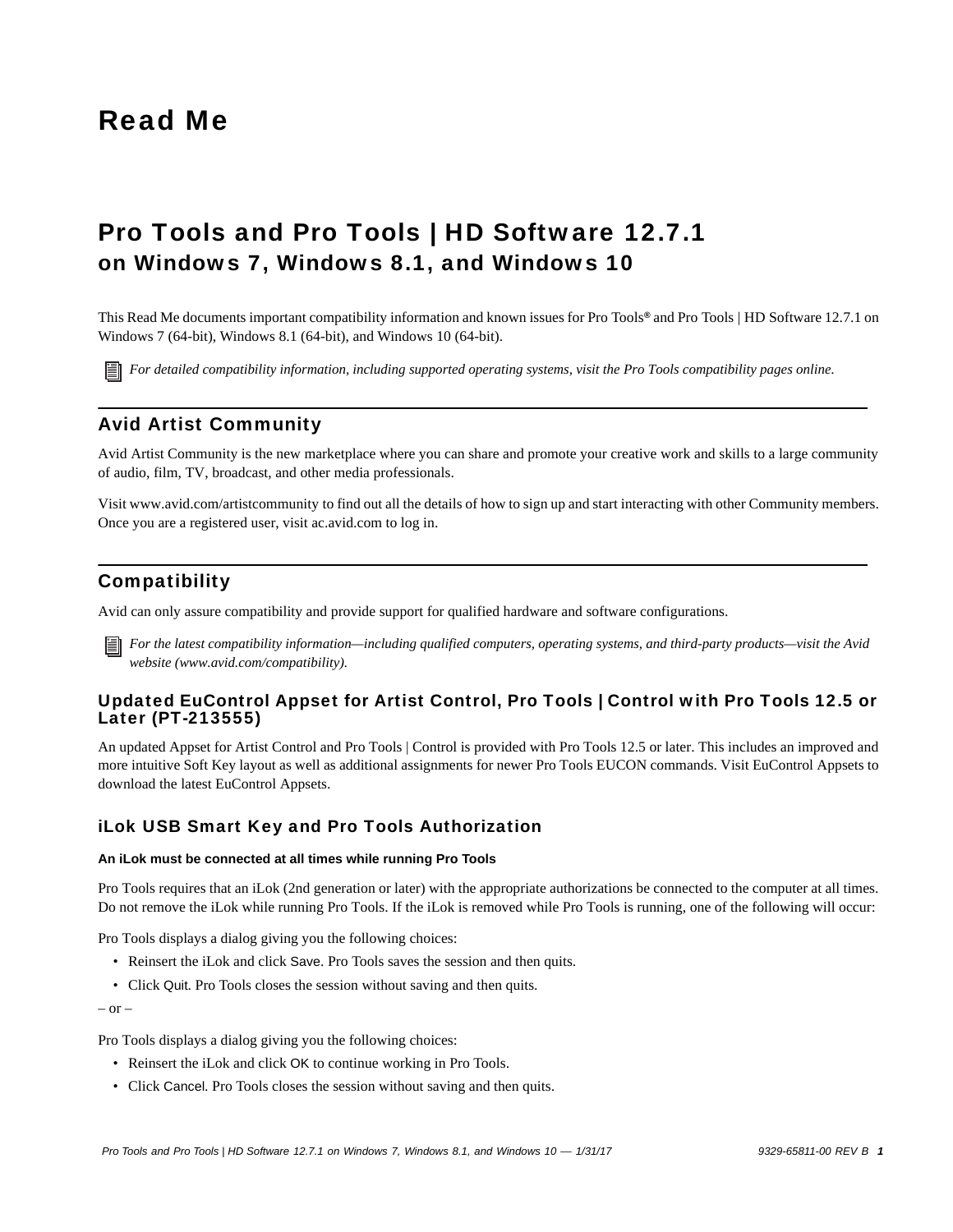#### **Pro Tools does not recognize iLok connected to USB3 ports (PTSW-158204)**

Texas Instruments USB3 controllers are currently incompatible with iLok generation 1 & 2 USB keys. iLok keys connected to a Texas Instruments USB3 controller will not be recognized by Pro Tools or the *ilok.com* website. Connect any iLoks to USB2 ports instead.

# Avid Application Manager

# **Use the Avid Application Manager for notifications about Pro Tools software and plug-in updates**

When you install Pro Tools 12.x, the Avid Application Manager is also installed. The Avid Application Manager is used to manage your software and entitlements related to your Avid Master Account. The Avid Application Manager helps you maintain the most current Pro Tools software and audio plug-in updates that you are entitled to when new versions become available. For more information about the Avid Application Manager, see the *Avid Application Manager Guide* (available online through the Avid Knowledgebase).

# Pro Tools 12 Installation

### **On Windows 7, Pro Tools 10.3.10 can be co-installed on the same system with Pro Tools 12.x. (Windows 7 Only)**

If you have an earlier version of Pro Tools installed, it is recommended that you perform a clean uninstall before installing Pro Tools 10.3.10 (or higher) and Pro Tools 12.0 (or higher). Installing Pro Tools 12.x will overwrite Pro Tools 11.x if it is already installed.

### **Uninstalling Pro Tools does not uninstall all components that are installed with Pro Tools. (PT-202003)**

When you uninstall Pro Tools using the Programs and Features Control Panel, some components that are installed with Pro Tools are not uninstalled (such as Avid Effects, Avid Application Manager, and Avid Application Manger Helper). Use the Programs and Features Control Panel to uninstall these components separately.

### **Virus Alert on D-Control Resource412.dll file which is a part of the Pro Tools Installer Package. (PT-213567)**

Microsoft Windows users may encounter several false-positive Win64:Evo-gen (Susp) malware alerts on Korean language \*.dll files (e.g., D-Control Resource412.dll) while running the Pro Tools Installer on systems running anti-virus software. To avoid this issue, temporarily disable anti-virus software, and run the Pro Tools Installer. Consult the manufacturer of your anti-virus software for more information.

# General Compatibility

# **Pro Tools 12 does not support video capture (PTSW-181456)**

Pro Tools 12 does not have the ability to record video to the timeline. Co-install Pro Tools 10.3.10 (or higher) on the same system and use an Avid Mojo SDI to record video into Pro Tools 10. The captured video can then be used in Pro Tools 12.

# **Pro Tools 12 does not allow import of WMA files (PTSW-181506)**

If you attempt to import a WMA file into a Pro Tools 12 session, Pro Tools cannot convert the file and posts a "file is unreadable" message. Co-install Pro Tools 10.3.10 (or higher) on the same system, import the WMA file, and convert it to a format supported by Pro Tools 12.

#### **HD and HD Native drivers fail to load (PT-220124)**

Pro Tools HDX and HD Native drivers are signed with SHA-2 certificates (for security purposes on Win 8 and 10), however some Windows 7 systems do not validate SHA-2 certificates. Consequently these drivers do not load, and neither Pro Tools nor DigiTest will be able to recognize installed HDX and HD Native cards. To correct this issue, run the following patch from Microsoft: https://support.microsoft.com/en-us/kb/3033929.

#### **Warning displayed when opening a session or project created in Pro Tools 12.6 in a lower version of Pro Tools. (PT-220349)**

Any session or project created with Pro Tools 12.6 presents a warning when opened in a lower version of Pro Tools (such as Pro Tools 12.5). When the session is opened following this warning, any clip effects data will be dropped from that session or project. If you save the session or project in the lower version of Pro Tools, the Save As dialog opens instead so that you do not overwrite the original 12.6 session or project.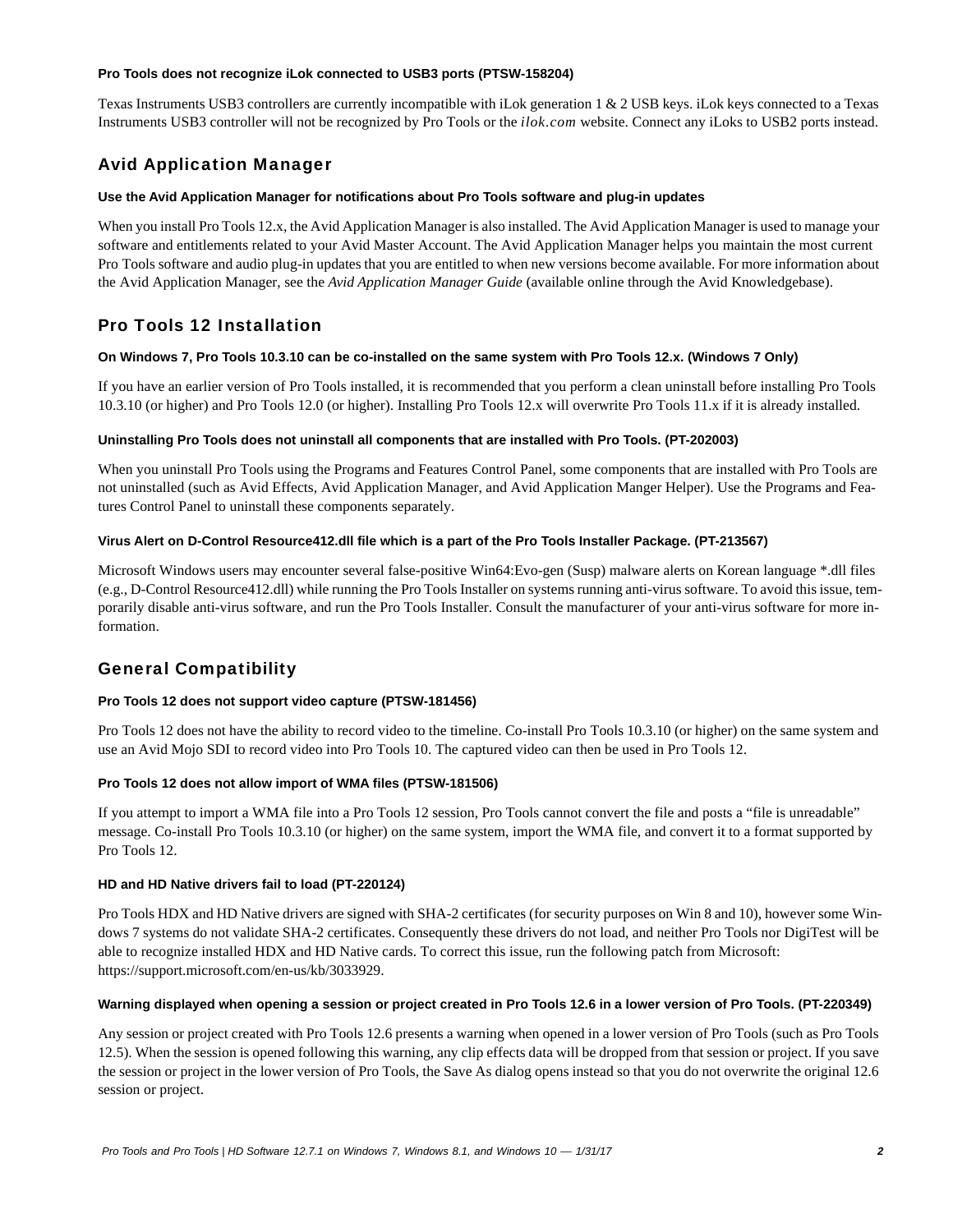# **Pro Tools 12 sessions that use more than 4 gigabytes of RAM will cause Pro Tools 10 or lower to quit unexpectedly (PTSW-181963)**

If you attempt to open a Pro Tools 12 session that uses more than 4 gigabytes of RAM in Pro Tools 10 or lower, Pro Tools will quit unexpectedly. To open such sessions in Pro Tools 10 or lower, first reduce the amount of session RAM usage to less than 4 gigabytes in Pro Tools 12 by removing virtual instruments that take up system memory.

Pro Tools may not maximize while an ISO or other optical media is mounted. (PT-217858)

If minimized while an ISO or optical media disk is mounted, Pro Tools may not re-maximize from the Task Bar, Task Manager, or via Application Switching until the ISO or optical disk are ejected. To avoid this issue, ensure that no such media is mounted while maximizing Pro Tools.

### **OMF files that contain video are not compatible with Pro Tools 12 (PTSW-184397)**

OMF sequences that contain video cannot be imported into Pro Tools 12. OMF sequences that contain embedded or referenced audio files can be imported into Pro Tools 12. To import a sequence that contains video media, use a linked AAF sequence.

### **Pro Tools session file formats version 4.x and lower are not supported in Pro Tools 11 and higher (PTSW-181049)**

Pro Tools session files from Pro Tools versions 4.x and lower are not recognized in Pro Tools 11 and higher. In the Pro Tools Workspace, these files are listed as "unknown," and cannot be opened. Co-install Pro Tools 10.3.6 (or higher) on the same system and open the session files in Pro Tools 10. Save the session in the current Pro Tools session format, then open the session in Pro Tools 12.

### **Automatic Update Notification will not connect through a proxy server that requires authentication (108837)**

Software Updater will not find an active Internet connection when behind a proxy server that requires authentication to gain Internet access. To work around this, the client machine with Software Updater needs to be moved out from behind the proxy, or the proxy needs to allow HTTP access via port 80 without requiring authentication.

### **Aero causes errors at lower HW Buffer sizes (103563)**

With Aero enabled in Windows, Pro Tools will not play back without errors at HW Buffer sizes of 128 and below. Turn off Aero if you want to use lower HW Buffer sizes.

# Eleven Rack

# **Eleven® Rack Guitar Window not available in Pro Tools 12 (PTSW-184398)**

Pro Tools 12 does not provide the Guitar Window for Eleven Rack that is available in lower versions of Pro Tools. Avid has made available a 64-bit standalone version of the Eleven Rack Control Window found in Pro Tools 10 and earlier. Please see the following page for more information about the 64-bit standalone Eleven Rack Editor: http://apps.avid.com/eleven-rack/

# VENUE

# **VENUE systems with two HDx Option cards may not be recognized by Pro Tools | HD Native systems (PTSW-142834)**

If a second HDx Option card is installed in a VENUE system, it may cause both HDx cards not to be recognized by HD Native systems. A single VENUE HDx Option card is recognized properly by HD Native systems, so for consistent performance it may be necessary to de-install the second VENUE HDx Option card.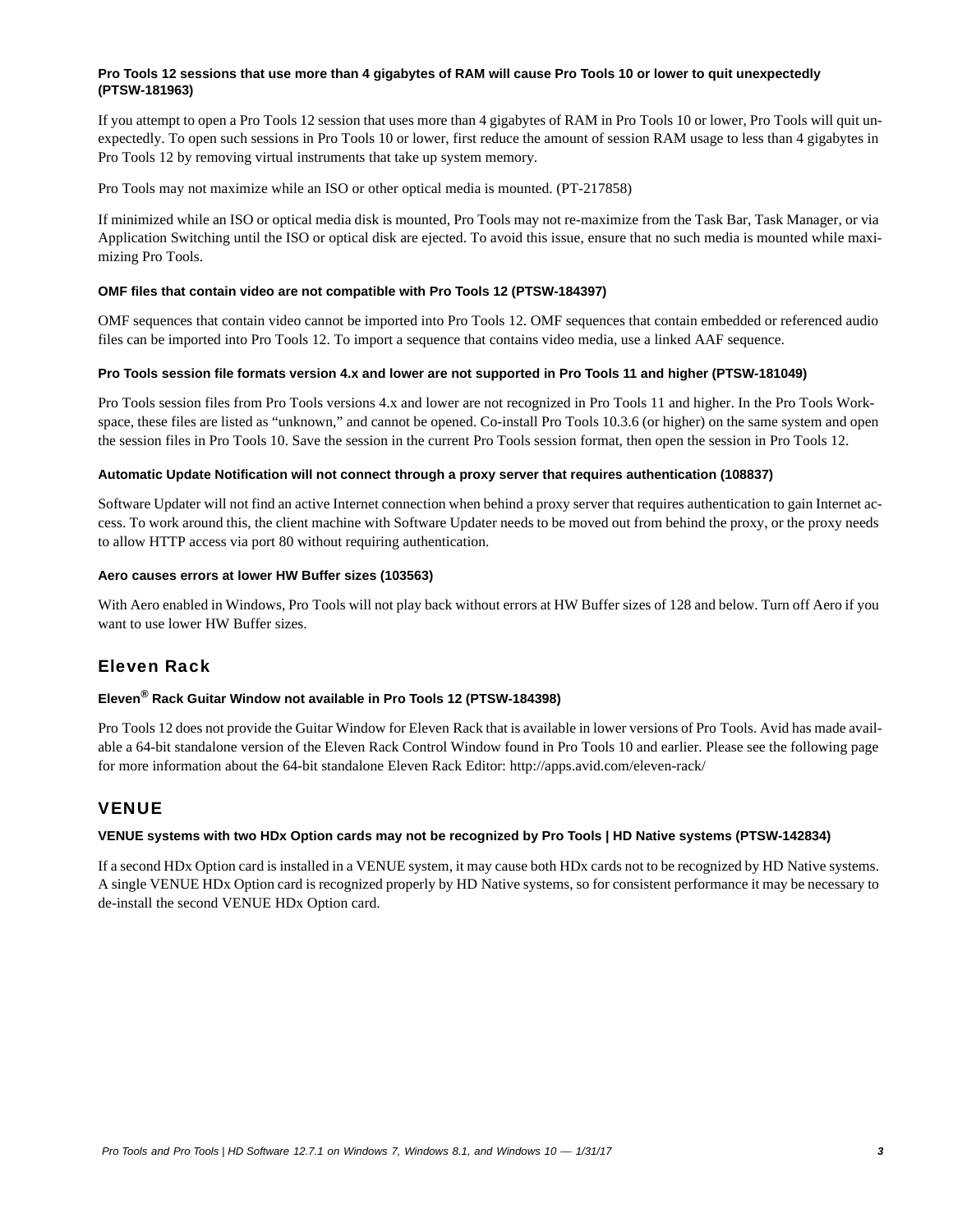# Known Issues

The following sections document known issues you may encounter when using Pro Tools and Pro Tools HD 12.7.1, along with workarounds if they exist.

# General Pro Tools Issues

### **Pro Tools quits unexpectedly when disabling an internal audio device (PT-220001)**

Disabling an internal audio playback device from the Windows Control Panel while Pro Tools is running may cause Pro Tools to quit unexpectedly. To avoid this issue, ensure that Pro Tools is closed before making any changes to the audio device in the Windows Control Panel.

### **Pro Tools is slow to launch and may become unresponsive if a CD or DVD is mounted by your system. (PT-201624)**

If a CD or DVD is mounted by your system, Pro Tools takes an exceptionally long time to launch. Additionally, Pro Tools may become unresponsive while a CD or DVD is mounted by your system. To resolve this issue, exit Pro Tools, eject the disc, and then relaunch Pro Tools.

### **Error messages are displayed while unzipping the downloaded Pro Tools installer zip file (PTSW-181403)**

While unzipping the downloaded Pro Tools installer .zip file, errors are displayed saying that certain files are missing. If you proceed and run the unzipped installer, then these files will be reported missing. To avoid this issue, move the downloaded .zip file to the root (top most) directory of a volume first (such as the C: drive), and then unzip.

# **Clicking on a Pro Tools window that may be visible will not always bring Pro Tools to the foreground, especially if a process is running in Pro Tools (such as Bounce to Disk)**

If Pro Tools is not the foreground application, you can bring it to the foreground by doing one of the following:

- Click the Pro Tools icon in the Windows Taskbar.
- Press the Start+Tab keys to bring the Pro Tools application to the front.

# **Pro Tools does not launch (58531)**

Pro Tools will not launch if hardware drivers are not installed or if there are no Inputs or Outputs set in the Control Panel for your audio interface. If Pro Tools does not launch, be sure the drivers for your audio interface were installed before Pro Tools installation. For M-Audio and some third-party interfaces, if the drivers are already installed, go to the Control Panel for your audio interface and make sure either the Analog or S/PDIF Inputs and Outputs are enabled.

#### **Pro Tools quits unexpectedly when manually moving clips with sections out of the session length bounds (PTSW-188679)**

Clips that are moved outside of the session bounds may cause Pro Tools to quit unexpectedly. To avoid this, adjust the Session Length setting (in the Session Setup window) to ensure that there is sufficient time for all material in the session.

#### **Session templates retain I/O settings and some preferences, display settings, and window layouts (PTSW-47133)**

Pro Tools session templates retain the I/O settings and some of the preferences, display settings, and window layouts from the system on which the template was created. Consequently, new sessions based on a template restores several session properties from the original system. These properties are retained by Pro Tools until you change them or another session or template is opened that replaces them. This also means that if a new blank session is created after using a template, the properties from the template will be used for the new session.

The properties retained from templates include default track height, view settings, window size and position, and I/O Setup. You can update templates by making the desired changes, using the File > Save as Template command (be sure to select the "Install template in system" option), and then selecting the template you want to replace.

# **Trying to load a session from an unmapped network drive results in the error: "Pro Tools application has stopped working" (PTSW-125913)**

When trying to load a session from an unmapped network drive, the error "Pro Tools Application has stopped working" will occur. To avoid this problem, be sure to map the network drive to a drive letter, set up the drive as transfer volume, and then open the session.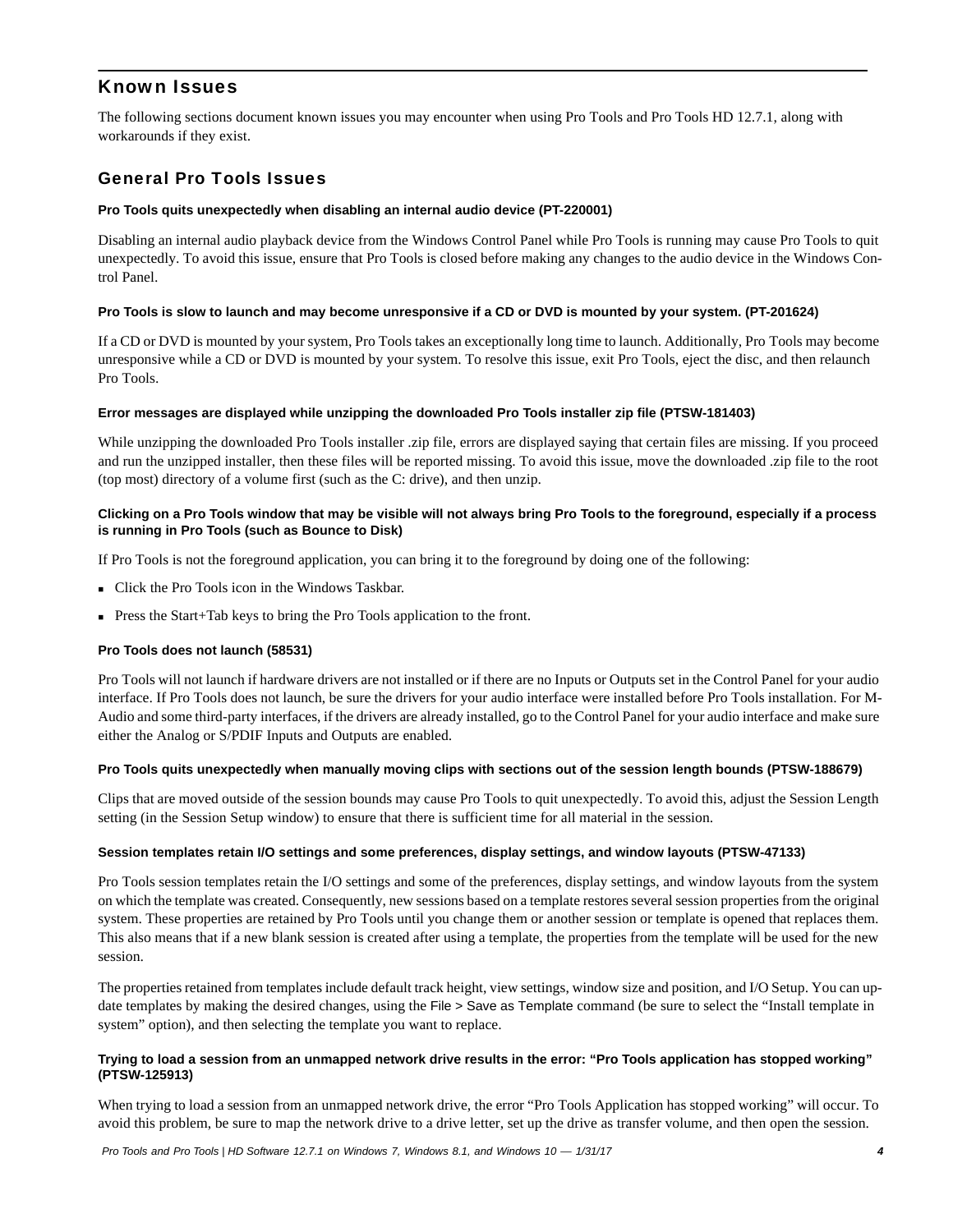#### **Pro Tools does not play back immediately after importing a large and complex AAF sequence (UME-905)**

Importing a complex AAF sequence that contains many video files and edits may cause Pro Tools to be in a Play/Pause state after all files have finished linking. This may also happen when reopening the session. If you encounter this, stop the transport, wait 30 seconds, and then attempt playback again. To avoid this problem completely, you can bounce the video and re-import, or request that the video editor flatten the video upon export.

# **Pro Tools reports AAE Error 2. (PT-210384)**

You may encounter AAE Error 2 if you have two or more volumes on your system with the same name. To avoid this issue, ensure that each volume on your system is uniquely named.

# **Offline Bounce takes much longer than expected (PT-202888)**

Offline Bounce times can increase significantly in sessions that have output and input assignments cascaded across tracks (for example: Track 1 output is assigned to Track 2 input, Track 2 output is assigned to Track 3 input, and so on).

# **Windows 7 Systems do not support double-clicking to launch Pro Tools session or installer on external FireWire HFS+ drive (PTSW-35457)**

On Windows 7 systems, if the session or installer is located on an external FireWire HFS+ drive, you cannot double-click on it to launch the session or installer. To launch a Pro Tools session located on an HFS+ drive, launch Pro Tools first, and then use the Open Session command in the File menu to open your session. For Pro Tools installation, copy the installer onto an internal drive, and run the installer from there.

# **Windows erroneously reports that Pro Tools has stopped responding**

Clicking on the splash screen while Pro Tools is launching can result in a Windows error stating that Pro Tools has stopped responding. Pro Tools is actually still loading normally and will finish launching if you just don't do anything or if you click "Wait for the Program to Respond."

# **Automation is replaced instead of overlaid when using Adjust Session Start Time to Match Source Start Time when importing session data (PTSW-149273)**

Automation can sometimes be replaced instead of overlaid when using Adjust Session Start Time to Match Source Start Time when importing session data. This issue may occur if the source session start time (of the session being imported) is earlier than the current session start time. This issue can be avoided if you instead import the session data from the session with the later start time into the session with the earlier start time. You must also not enable the Adjust Session Start Time to Match Source Start Time option, and select Maintain Absolute when prompted.

# **Start+L launches the Switch Admin User prompt instead of nudging cursor to the left (PTSW-17100)**

Start+L Key launches the Switch Admin User prompt instead of nudging the cursor to the left. As a workaround, enable Keyboard Focus (A...Z) and use the L key.

# **Auto Low Latency Monitoring is lost when opening a session created in Pro Tools 12.6 or higher in versions of Pro Tools lower than 12.6. (PT-219356)**

If a session is saved with Auto Low Latency Monitoring ("Blue Mode") enabled in 12.6 or higher, it is disabled when that session is opened in versions of Pro Tools lower than 12.6 (in 12.5 for example). You will have to re-enable Auto Low Latency Monitoring if desired. This issue does not occur when opening sessions in Pro Tools 12.6 and higher that were saved with Auto Low Latency Monitoring enabled in a version of Pro Tools lower than 12.6.

# **Audio clips on tick-based tracks do not play at the correct tempo after opening a Reason song with a different tempo (PTSW-34086)**

Audio clips on tick-based tracks do not play at the correct tempo after opening a Reason song with a tempo that is different from the one in your session. To correct this, make any tempo change via the Conductor track or the Manual Tempo input and the clips will play back correctly.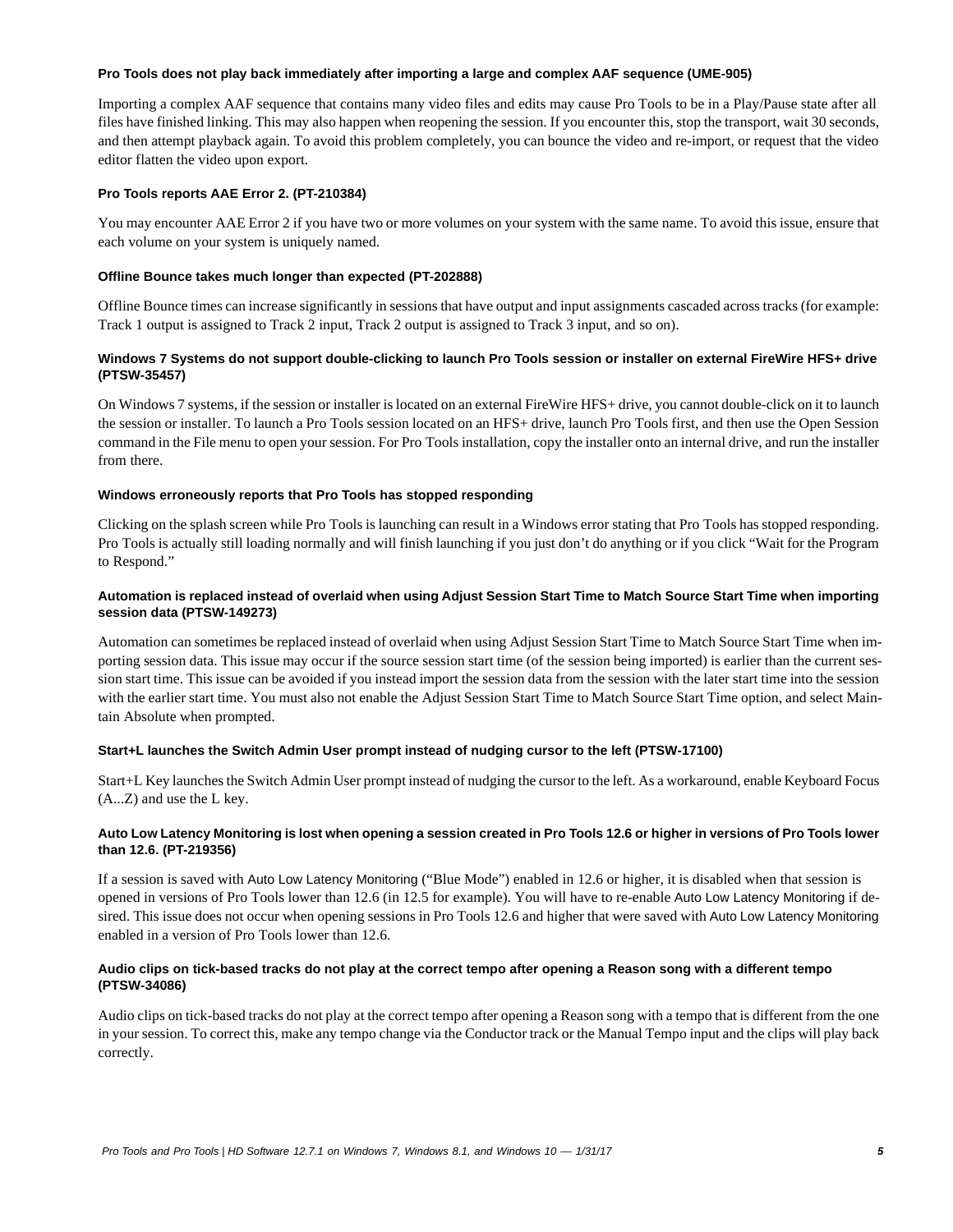### **Cannot run Reason or Record as ReWire clients if they have not first been launched and set up as a standalone application (PTSW-133070)**

Reason and Record need to be launched and setup as a stand-alone applications before running them as a ReWire clients with Pro Tools. Do the following:

- Launch Reason or Record in stand-alone mode and follow the on-screen instructions.
- Quit Reason or Record.
- Launch Pro Tools and insert Reason or Record as a ReWire plug-in on an audio, Auxiliary Input, or Instrument track.

#### **Cannot drag and drop media files from the Desktop to Pro Tools (Windows 8 Only) (PTSW-181311)**

If UAC is enabled on Windows 8, dragging and dropping media files from the Desktop is disallowed. To avoid this issue, disable UAC.

#### **When importing audio from a network share, "file is unreadable" or other errors occur (PTSW-149570)**

When importing an audio file from a network share using the Import Audio dialog or a direct shortcut to the share, Pro Tools may display an error such as "The audio file is unreadable by Pro Tools" or "The mp3 cannot be imported because QuickTime is not installed," even though QuickTime is installed on the system. If this occurs, map a drive letter to the network share and use the drive letter in the Import Audio dialog to navigate to the audio file.

#### **Importing MP3 or MP4 files without QuickTime installed (PTSW-61863)**

If Pro Tools has been run on a system on which QuickTime was not present, but then QuickTime is installed later, there is the possibility that Pro Tools has indexed QuickTime files as "Unknown." These files will remain as unknown even after QuickTime has been installed. If this occurs, either delete DigiBase Database files and try again, or navigate in the browser to any "Unknown" QT file and select "Update Database for Selected."

Conversely, if Pro Tools has been run on a system with QuickTime present, but then QuickTime is uninstalled, there is the possibility that QuickTime files have been indexed as known audio file types that can no longer be understood by Pro Tools since QuickTime is now absent. If this occurs, delete all database files and try again.

#### **Issues with Kensington mouse and drivers**

The following may occur when using a Kensington mouse with Pro Tools:

- Alt key sticks when Zooming (61823)
- Stuck Shift Key (62376)
- Stuck Control Key (61830, 62066, 61980, 61988, 62348, and 62559).

To clear stuck keys, press them again. If problems continue, try removing the Kensington drivers.

# **Error message "Could Not Complete Your Request because the System Cannot Find the File Specified (2)" (# 50454 and # 50457)**

This message can appear while logged into a non-administrative account and doing either of the following:

- Performing destructive AudioSuite processing
- Locking files in the Workspace browser

This is possibly because the audio file has read-only permissions. In order to correct this, you must be able to log into an administrative account in Windows and change the permissions of the audio file so you have full read and write access to the audio file. If you do not have administrative access of the computer, then you must either contact the administrator of the computer to resolve this problem, or use the File > Save Copy In command to create a copy of the session with all of its audio files.

#### **Groove Templates (43997)**

Pro Tools will be unable to retrieve custom Groove Templates that are saved in an incorrect directory. Groove Templates should be saved only within the "Grooves" folder.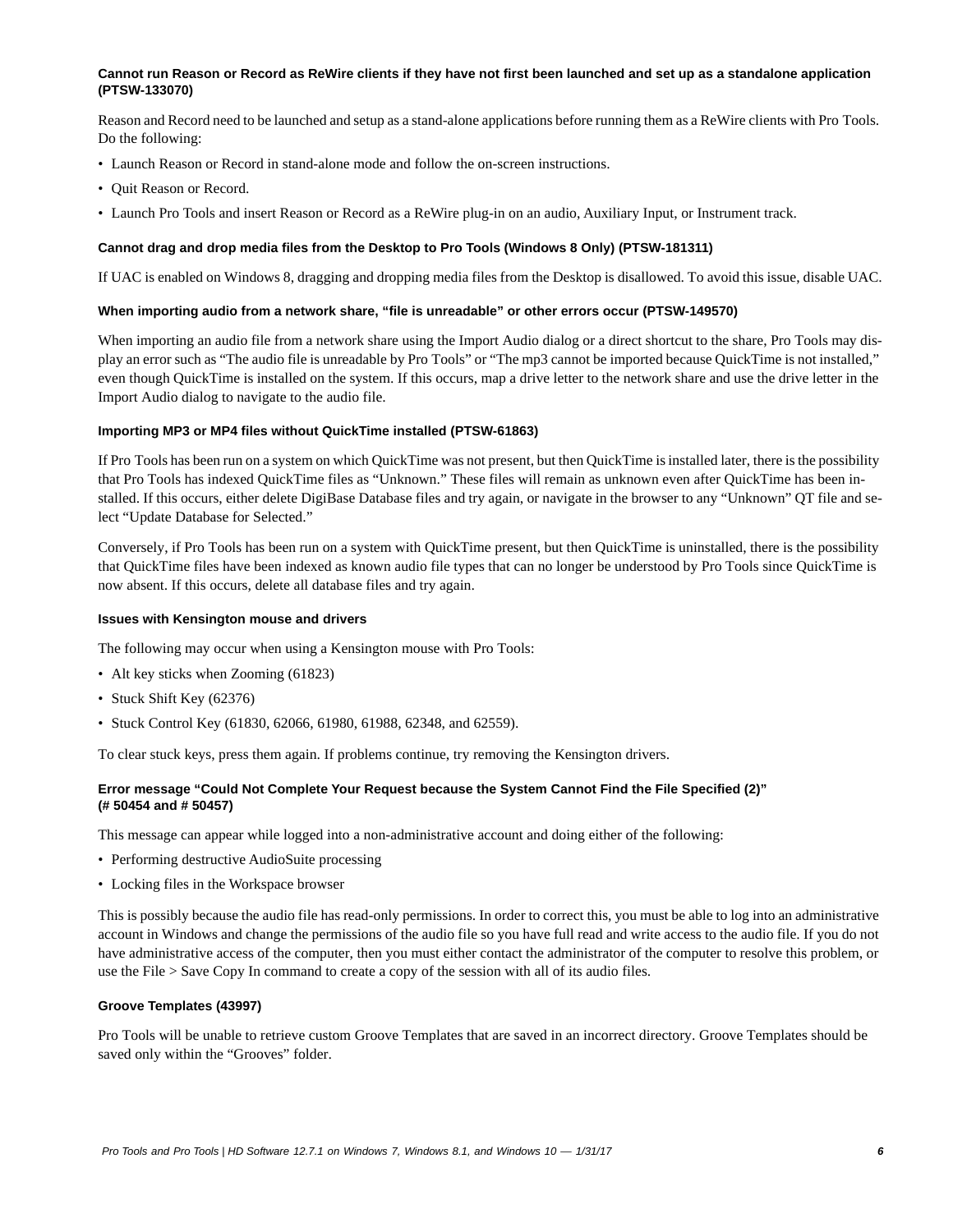### **Clip Groups may require multiple clicks to be added to the edit selection. (PT-223246)**

With a Clip Group selected, additional Clip Groups may not immediately be included in the edit selection when Shift+clicking them with the Grabber or Smart tool. If you encounter this issue, Shift+click on the additional Clip Group once to expand the Timeline Selection, then Shift+click again to add the Clip Group to the edit selection.

# **Clip Groups can be dragged to tracks in Playlist view even though Clip Groups are not supported in Playlist view (PTSW-152707)**

It is possible to drag a clip group to a track in Playlist view even though clip groups are not supported in Playlist view. Normally, when switching to Playlist view from another track view, any clip groups on that track are automatically ungrouped. While clip groups dragged to tracks in Playlist view may appear to work properly, it is recommended that you ungroup them while in Playlist view to ensure proper behavior.

### **Importing tracks with Import Session Data clears the Undo queue (51775)**

It is documented in the Pro Tools Reference Guide that importing tracks through Import Session Data clears the Undo queue. More specifically, the Undo queue gets cleared when Main Playlist Option is set to "Import - Replace existing playlists." The Undo queue does not get cleared if the option is set to "Import - Overlay new on existing playlists" or "Do Not Import."

# **Rendering Clip Gain or Clip Effects on multi-channel audio clips in an interleaved session results in multi-mono files. (PT-214780)**

In an interleaved session, rendering Clip Gain or Clip Effects on a multichannel audio clip creates mono audio files for each channel rather than the expected single interleaved, multichannel audio file.

# **Real-Time Fade Adjustment tool can display the fade preview outside of the Timeline under certain Window Scrolling conditions. (PT-220418)**

If the area before the start of the Timeline is visible when using Continuous Window Scrolling or if the Center Playhead option is enabled, and the area before the start of the timeline appears on-screen, then adjusting a fade using the Real-Time Fade Adjustment Tool can cause the fade preview to appear outside of the fade boundary or Timeline. To avoid this issue, only use the Real-Time Fade Adjustment Tool in No Scrolling, After Playback, Page scrolling modes, or when the start of the Timeline is off-screen.

# **Recording track group output featuring 90º volume automation changes while writing VCA automation can result in unwanted fades. (PT-222834)**

If audio clips on a track within a track group feature sharp 90º volume automation changes and the track group has a VCA assigned to it, bus recording the output of the audio track to another audio track while VCA automation is being written may result in the new recorded audio fading in and out around the 90º volume automation changes. To avoid this issue, record any VCA automation first and then record the track group output in a separate record pass.

# **Unrendered mix and match AAFs will not properly import (PTSW-181825)**

If the error "A video file and its associated clips were removed because its timecode rate is incompatible with the project type" appears, it is likely that your AAF contains unrendered mix and match video. To avoid this, render mix and match AAFs from Media Composer before or during export.

# **AAF files that contain AMA-linked audio cannot be imported (PTSW-182322)**

Pro Tools cannot import AAF files that contain AMA-linked audio files. AMA-linked audio must be imported or transcoded in Media Composer before the AAF is exported.

#### **With the Pro Tools Web browser, links to external sites do not work as expected (PTSW-145325)**

In the Pro Tools Web browser, navigating to external sites using links from Avid web pages (such as links to social networks like Facebook and LinkedIn) may not work as expected. For the sake of security, the Pro Tools Web browser is restricted to *avid.com* pages. If you want to browse sites other than *avid.com*, or share *avid.com* pages with friends, use the Launch Page in External Browser feature to view the page in your default Web browser and navigate from there.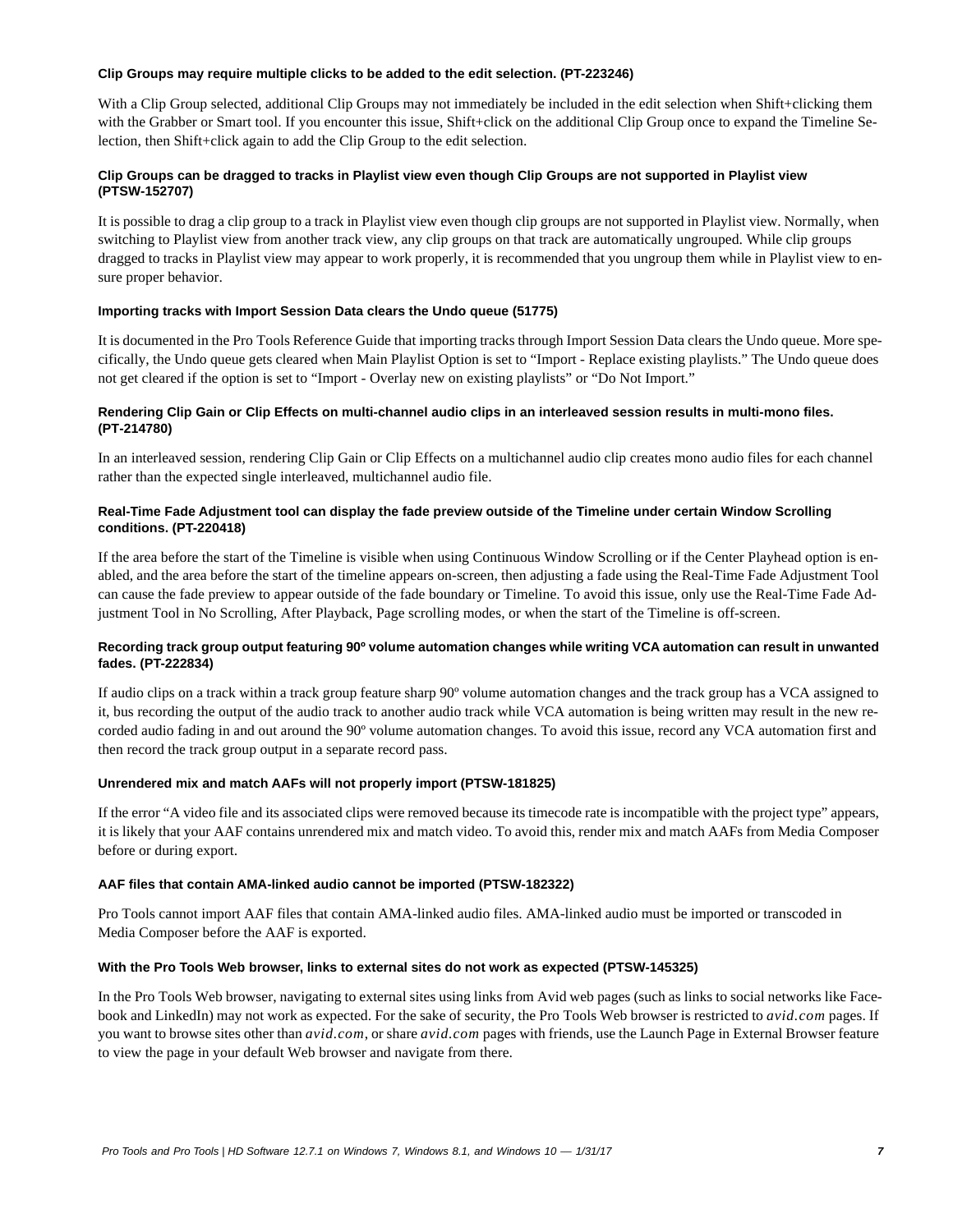#### **Clip names appear incorrectly after selecting Field Recorder channel matches, or expanding to new tracks. (PTSW-136012)**

This can occur if the file name of a Field Recorder channel match contains a hyphen followed by a number greater than zero. Pro Tools names new clips by incrementing the number after the hyphen. If a field recorder file is already named in this way (such as "Filename-01"), then new clips created by selecting a Field Recorder channel match or by expanding a track may have names different from the parent file. To avoid this situation, avoid using hyphens in Field Recorder file names.

# **Field Recorder matches appear offset after AudioSuite rendering if the session timecode rate does not match the file timecode rate (PTSW-152147)**

If a portion of a file has been rendered with an AudioSuite plug-in, an offset can occur when expanding field recorder matches in cases where the session timecode rate does not match the timecode rate of the audio file. To avoid this issue, you can either render the whole file with AudioSuite (rather than only a portion of the file), or use Whole File mode when rendering AudioSuite processing.

### **External Field Recorder matches do not show up after an initial index pass (PTSW-180659)**

If external field recorder matches do not show up on a field recorder track after the initial index pass, save and reopen the session.

# Layered Editing

# **Fades are not restored after moving clips using the Grabber tool. (PT-207491)**

With Layered Editing enabled, moving a clip that partially covers a fade on another clip with the Grabber tool so that it no longer covers the fade does not restore the fade to its original duration. You will need to manually trim the fade to its original duration.

### **AudioSuite rendering of overlapping clips may result in Layered Editing not working as expected. (PT-223594)**

With Layered Editing enabled, if overlapping clips are selected and rendered with AudioSuite set to create individual files and entire selection, Layered Editing may not behave as expected with those clips. Additionally, if a shorter clip is placed on top of a longer clip such that the longer clip begins and ends before and after the smaller clip, then both clips are selected and then rendered with AudioSuite set to create individual files and entire selection or clip by clip, Layered Editing may not behave as expected with those clips either. If you encounter this issue, choose Edit > Undo to revert to the previous layered states for these clips. To avoid this issue entirely, select only one overlapping clip to render at a time when AudioSuite is set to create individual files and Layered Editing is enabled.

# **The Undo command does not remove a clip copied to a playlist by virtue of the Send Overlapped Clip to New Playlist preference. (PT-222824)**

When the Send Overlapped Clip to New Playlist preference is enabled, and you move a clip completely over another, the overlapped clip is moved to a new playlist. However, if the track is not in Playlists view, Undo restores the clip on the main playlist, but it does not remove the clip from the alternate playlist. You will have to manually remove that clip from the alternate playlist if you so desire.

# **Looping clips does not send fully overlapped clips to an available playlist. (PT-219668)**

With both Layered Editing option (Options > Layered Editing) and the Send Fully Overlapped Clips to Available Playlist While Editing preference enabled (Setup > Preferences > Editing), clips that are fully overlapped by a looped clip (Clip > Loop) are not sent to an available playlist. Manually move clips that will be fully overlapped by the looped clip to another playlist before looping the clip.

# **Fully overlapped clip not sent to new playlist if the clip is overlapped by creating a fade. (PT-220888)**

When a clip is fully overlapped by the creation of a Fade In or Fade Out, the overlapped clip is not sent to a new playlist even though the Send Fully Overlapped Clips to Available Playlist While Editing preference is enabled. To avoid this issue, create a shorter fade and then extend it to fully overlap the clip in question. That clip is sent to a new playlist. Alternatively, manually move the clip to a new playlist.

### **When moving clips in Warp view with Layered Editing enabled, partially overlapped clips may disappear unexpectedly. (PT-220557)**

When moving clips in Warp view with Layered Editing enabled (Options > Layered Editing), partially overlapped clips may disappear unexpectedly. To avoid this issue, conduct multilayered editing in other track views (such as Waveform view).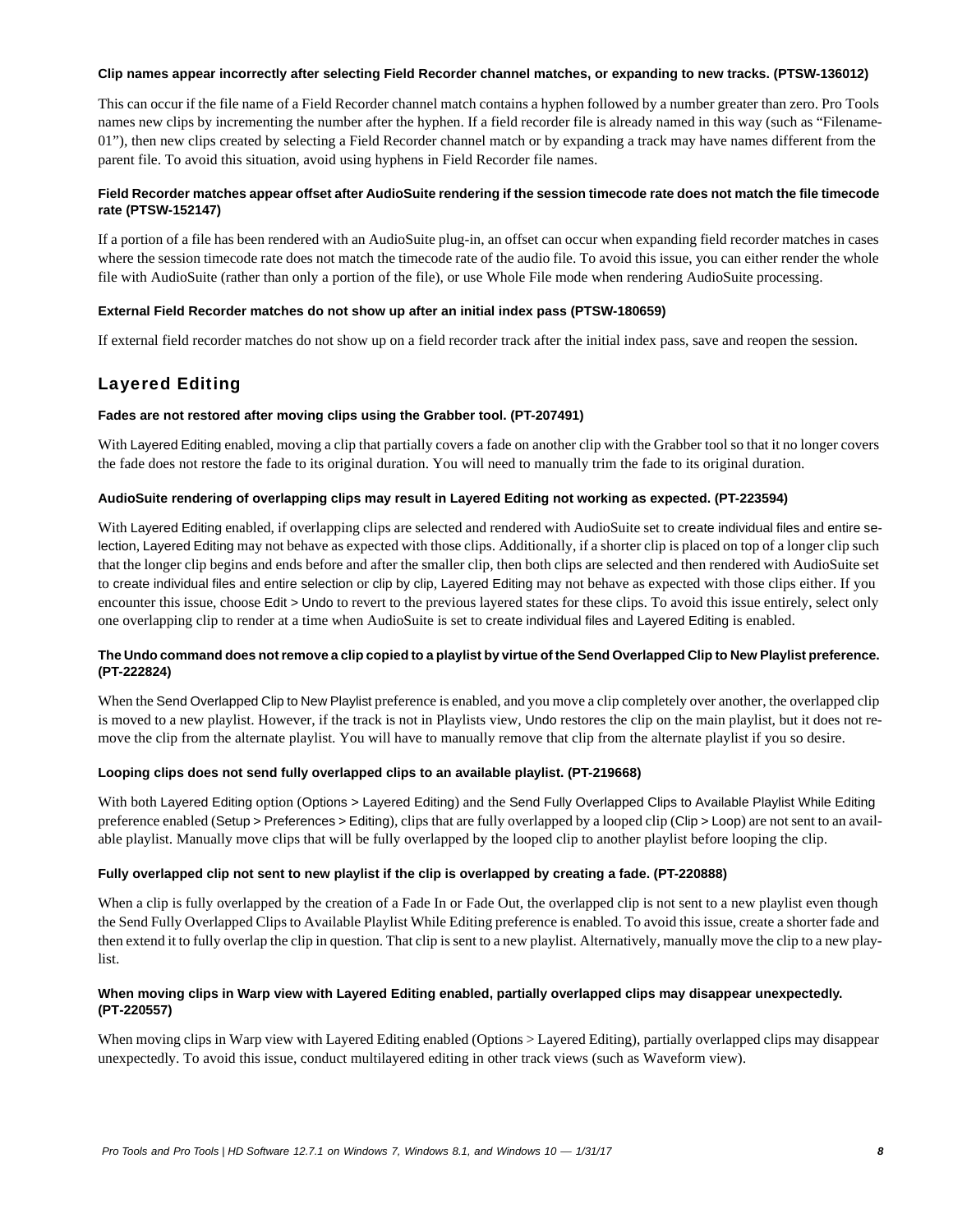### **With Layered Editing enabled, deleting overlapping clips that were created with Duplicate or Repeat can result in some overlapped clips being unexpectedly edited as well. (PT-220491)**

With Layered Editing enabled, deleting overlapping clips that were created with Duplicate or Repeat can result in some overlapped clips being unexpectedly edited as well depending on the order in which the overlapping clips are deleted. To avoid this issue, delete any overlapping clips in order from left to right.

# Projects and Collaboration

### **"Failed: couldn't connect to server..." errors encountered after restarting your computer. (PT-225252)**

Cloud Client Services require a few minutes to start, so if you encounter "Failed: couldn't connect to server..." errors when using Pro Tools collaboration features right after a system reboot, just wait a few minutes for Cloud Client Services to start and then relaunch Pro Tools.

# **Clip effects settings are lost when sharing tracks with Pro Tools 12.5.x. (PT-220478)**

Track collaboration between Pro Tools HD 12.6 and lower versions of Pro Tools will result in losing clip effects settings on shared tracks. Earlier versions of Pro Tools drop clip effects settings from tracks that are shared from Pro Tools HD 12.6. There is no warning when clip effects settings are lost while collaborating. To avoid this issue, render clip effects for all clips with clip effects on tracks you want to share with any collaborator running a lower version of Pro Tools.

### **Additional Playlists indicator does not appear on shared tracks with collaborators' systems (PT-219746)**

If you duplicate a playlist on a shared track, the Additional Playlists indicator does not light for collaborators. Subsequently making a change to the alternate playlist, however, does notify collaborators.

### **Projects may not synchronize to Avid Cloud after remaining open overnight. (PT-220208)**

After a Project has been open for a protracted period of time, saving to the Avid Cloud may not succeed. If you see a Project upload not completing in the Task Manager, it is recommended that the Project be saved and closed, and that you sign-out and then back in again. You should then be able to complete the Project upload.

# **After canceling a Project upload, it can take up to two minutes before any remaining uploads in the Task Manager begin. (PT-220170)**

If Project uploads are canceled and other upload tasks remain in the queue, it can take up to two minutes for these uploads to begin. If this issues occurs, simply wait for the remaining projects to begin uploading.

# **Disconnecting from the internet or closing a project during project synchronization can result in failed project synchronization. (PT-202643)**

To prevent potential synchronization with projects, do not disrupt the project synchronization while it is in progress. Avoid disconnecting from the internet, turning off WiFi, shutting your laptop, or quitting Pro Tools during this time. To monitor the progress of project synchronization, choose Window > Task Manager.

# **After opening a project that has not completely uploaded, you will need to reboot your computer to continue working on the project. (PT-202615)**

If your project does not completely upload to your cloud account, quit Pro Tools, reboot the computer, and then launch Pro Tools | First to continue working on your project.

# **"There was a problem uploading the project" error (PT-204847)**

If your Documents folder (e.g., C:\Users\JohnDoe\Documents) is configured with Windows encryption, you may encounter a "There was a problem uploading the project" error. To avoid this error, right-click the Pro Tools folder and "disable encryption."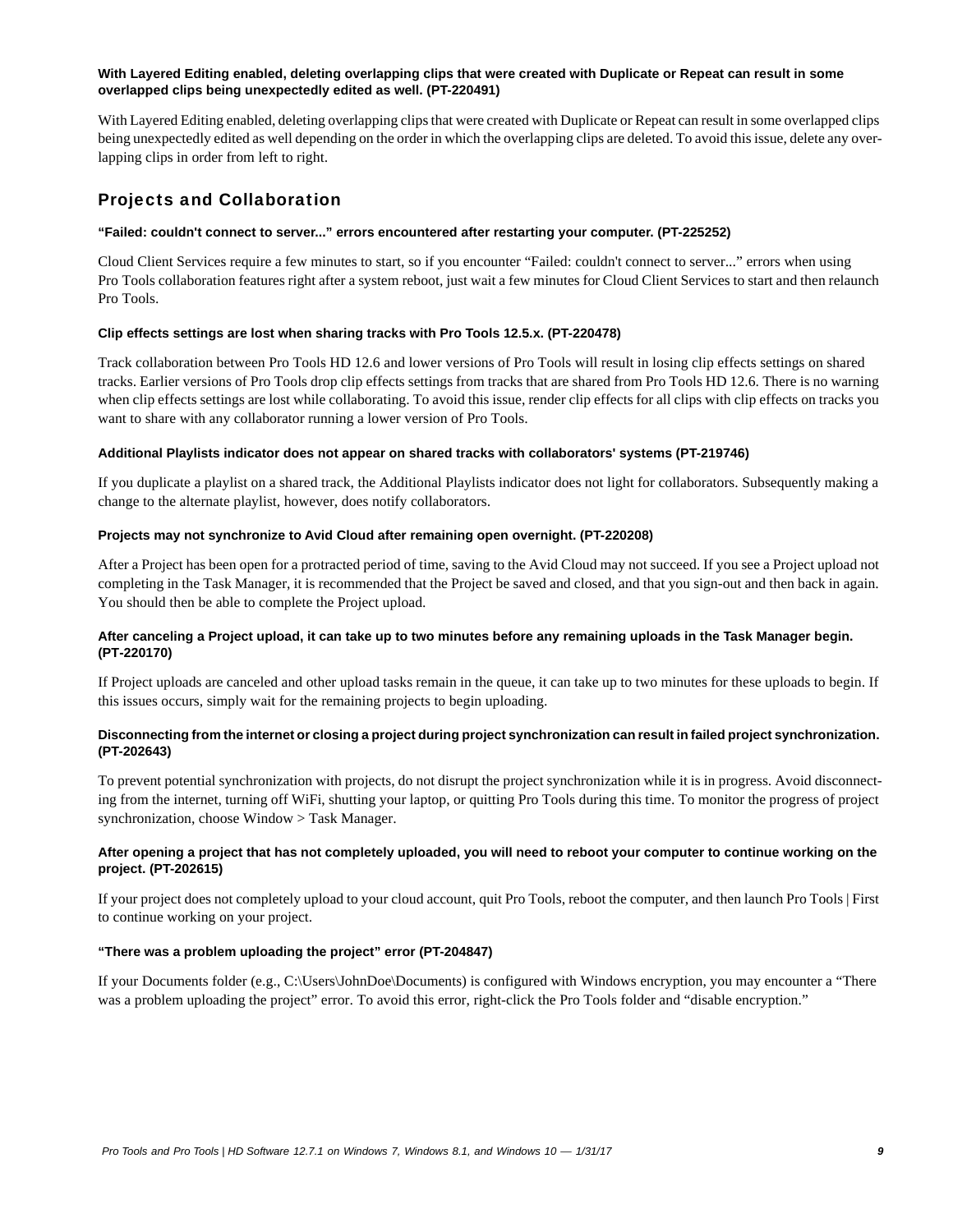# **It is strongly recommended that you do not log in to the same project on multiple systems using the same Avid Master Account login**

When you are connected to the internet and then you open a Pro Tools Project, Pro Tools checks to see if there are any other machines that are logged in to the same Avid Master Account and both with the same project open. If the project is detected as being open on another system it should be closed. This prevents the project bundle on the cloud from becoming corrupted by competing updates from multiple systems using the same account. To avoid this situation, it is strongly advised that you close projects when leaving systems idle if it is possible that you will be working on the same project from another computer with the same Avid Master Account.

### **Change the default Project Media Cache location so that it is not on your system drive (PT-212755)**

Projects in Pro Tools 12.5 default to storing cached project data in a common location in your local Documents folder. It is recommended that you change the default location of your Project Media Cache on the system drive to another location on any Avid-qualified storage. You can Change the location of the Project Media Cache in the User Media and Settings Project Media Cache preference in the Pro Tools Operation Preferences. Any form of Pro Tools compatible storage, including shared storage, is a valid location to cache your project data and media. However, at this time, multiple individual Pro Tools systems in a networked facility cannot refer to a shared cached project bundle on shared storage. If there are multiple systems in a facility with shared storage, each Pro Tools system must download its own project bundle to the specified local Project Media Cache bundle location.

### **Removing a collaborator from your project may not relinquish ownership of tracks claimed by that collaborator (PT-211627)**

When a collaborator who has ownership over shared tracks is removed from a project that you own, their track ownership may not be automatically relinquished. Should this issue occur, click the Track Ownership button for these tracks and ownership should be returned to you after about five minutes.

# **Project uploads may pause while Shuttle Lock is active (PT-213277)**

Entering Shuttle Lock mode while project uploads are in progress may temporarily prevent uploads from finishing until the playhead comes to a stop. To avoid this issue, confirm that all uploads have completed in the Task Manager before using Shuttle Lock mode in a project.

### **"Expand Alternates To New Playlists" may not trigger track or project uploads (PT-212809)**

When a track has loop-recorded alternates that are not on any playlists, choosing to "Expand Alternates To New Playlists" may not trigger an auto-upload or allow manual uploading using the Track or Toolbar upload buttons. If this issue is encountered, making any change or edit to the track or its playlists will enable uploading with the Track upload button.

# **Edit selection moved to the wrong playlist on a shared track. (PT-220200)**

On a shared audio track received from a collaborator who reordered the track's playlist lanes (by click-dragging the lanes up and down), the Move To... commands in the Right-click menu sends the selection to the wrong playlist. The collaborator reordering lanes and sharing can be on a Mac or Windows system, however, only Windows systems will have the issue on the receiving end. To avoid this issue, make sure that collaborators do not manually reorder playlist lanes on shared tracks.

#### **Tracks that are Shared As Frozen must be manually uploaded and saved. (PT-216854)**

Any track that is Shared As Frozen must be manually uploaded (even if Global Auto Upload Changes is enabled) in order to render and share changes with collaborators. If an edit is performed on a track that is Shared As Frozen, the project must be saved in order to preserve that edit, otherwise the edit will be lost.

#### **Destructive Punch record passes are not transmitted to collaborators (PT-212577)**

Using Destructive Punch to update a shared file does not transmit a track change and the file is not updated on collaborator systems.

# **Changed Display Name in Artist Chat is not updated in the Dashboard until signing out and signing back in (PT-209796)**

After making a change to the Display Name in your Artist Chat profile, the Pro Tools Dashboard is not updated with the new user name until you sign out and sign out and back in.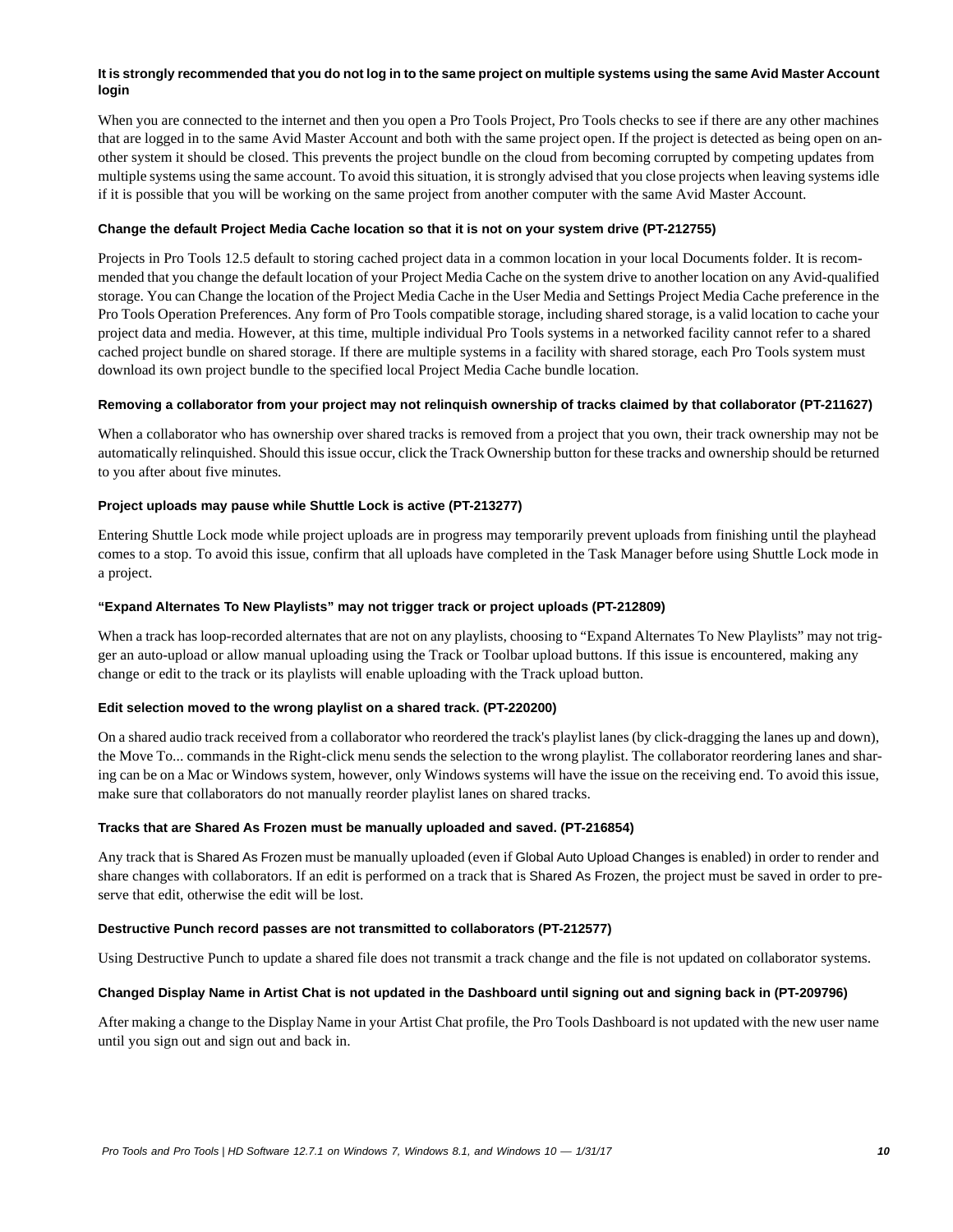#### **Artist Chat messages of 1,800 characters or more may not be received or even sent (PT-211701 and PT-214391)**

Attempting to send an Artist Chat message of 1,800 or more characters can appear to send but may not be received by other users in the chat or they may not be sent at all. The actual maximum limit for Artist Chat messages is 2 kilobytes per message. It is recommended that uncommonly long messages be posted in shorter segments.

# **Dropped Keystrokes in Artist Chat and Sign On Window (PT-211627)**

In some cases keyboard keystrokes will fail to be transmitted to the Sign On and Artist Chat windows.

### **Pasting a text string inside of the "< >" characters into Artist Chat results in a blank entry (CLOUD-3285)**

Any text in contained by "<" and ">" is disallowed for security reasons. Please do not use these characters in Artist Chat messages.

### **When sharing a track with plug-ins such as Melodyne or Space, only the waveform cache inside the plug-in is uploaded and shared, but not the referenced audio file (PT-212607)**

Media assets for Plug-ins (such as Melodyne or Space) that use external media, like a waveform cache or impulse responses, may not always be copied with the shared tracks to the cloud for use by other collaborators.

# Avid Application Manager

### **Canceling the installation of Application Manager 2.3 patch (upgrade) corrupts dependent components (Windows Only) (RELENG-1238)**

On Windows, if you cancel the installation of Application Manager 2.3, dependent components may be corrupted. To correct this problem, do one of the following:

- Reinstall the application that was installed along with Application Manager (such as Pro Tools or Media Composer).
- Log in to your MyAvid account, and download and install Application Manager 2.3 (or higher) from the Avid Download Center.

# I/O Setup

#### **I/O Setup files can be saved with illegal characters when Enforce Mac/PC Compatibility option is not enabled (60730)**

When importing I/O Setup files (.pio files) from Mac sessions that were not saved with the Enable Mac/PC Compatibility option enabled, files that have illegal characters are not converted successfully—illegal characters do not get replaced with an underscore.

# **Master Faders assigned to mapped output busses function only on that specific bus, not for the output channel as a whole (PTSW-127517)**

Because a Master Fader works on a bus, not on an output path or output channel, there may be certain configurations in which the level sent to the physical I/O is not reflected on any meters in the Pro Tools application. If the configuration includes output subpaths or has multiple busses assigned to a single output path, the overall signal level from these combined sources (including any clipping indication) will only be displayed on the interface itself. You can avoid using multiple output paths or output busses simultaneously by routing your sources to a single mapped output bus and assign a Master Fader to that.

# **Opening a session saved to .ptf (Pro Tools 7–9) from Pro Tools 12.x or higher in Pro Tools 8.1 or lower results in incorrectly mapped IO (PTSW-194443)**

For any session saved to .ptf (Pro Tools 7–9) from Pro Tools 12.x or higher requires that IO Settings be manually corrected when opening that session with Pro Tools versions 8.1 and lower. Manually map the correct IO settings in the IO Setup before playing back the session.

# File and Disk Management

# **Auto-saving with external hard drives that have little free space can result in data loss (PTSW-32639)**

When recording to hard drives that do not have much free space available and when the Auto-Save preference is turned on, it is possible to completely fill your record drives, and cause data loss. While this occurrence is rare, it can also result in external drives that will fall offline and not be able to used on the Windows system. It is recommend that you do not allow your record drives to become completely full, and that you manually back up your projects on a regular basis.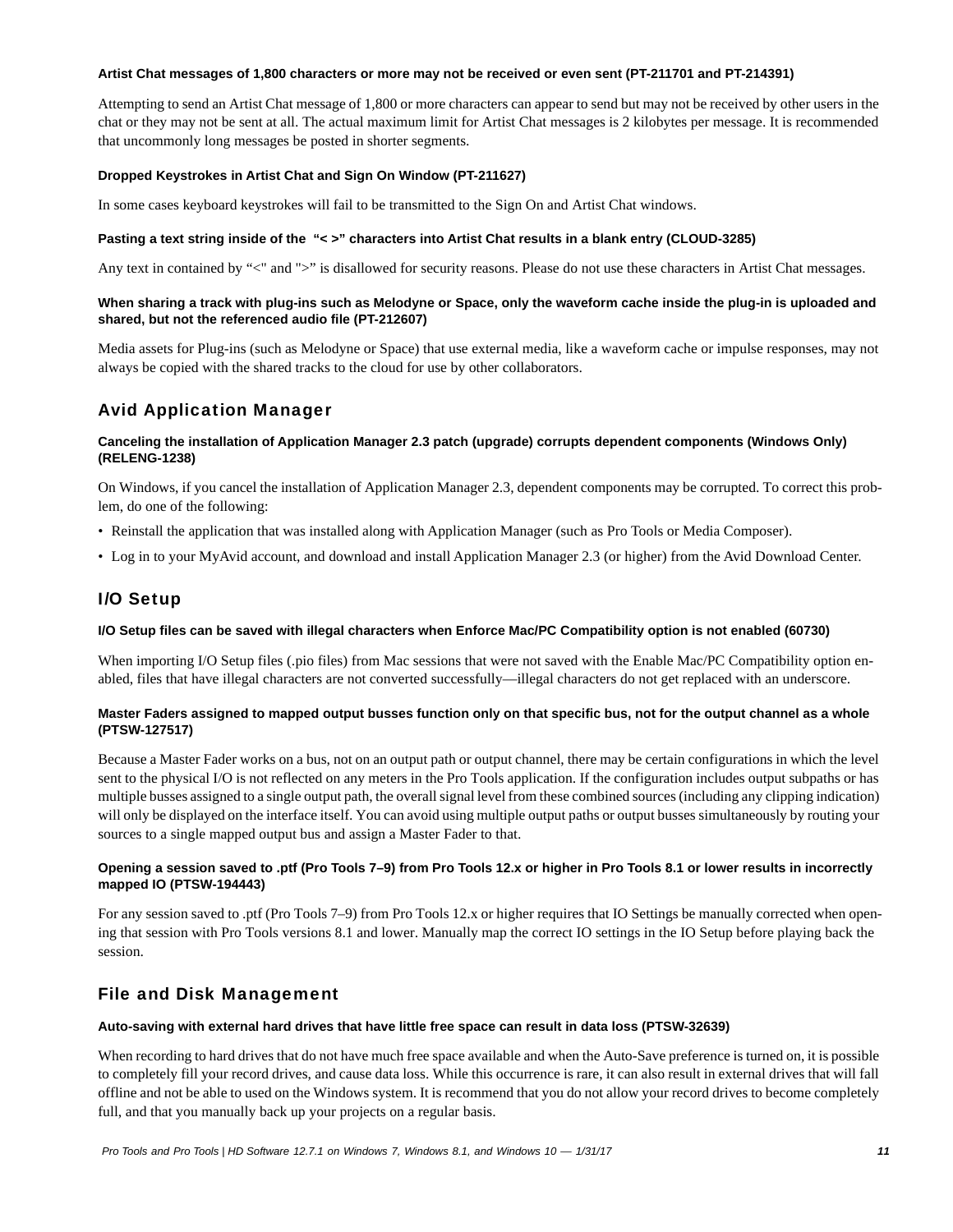### **Pro Tools unable to relink to audio files and fade files that have illegal characters when Enforce Mac/PC Compatibility is not enabled (PTSW-57355)**

A Pro Tools session is unable to relink to audio files and fades that have illegal characters if the session was copied without the Enable Mac/PC Compatibility option enabled. The workaround is to open the DigiBase Project Browser and manually relink each file by Unique ID.

# **Importing interleaved BWF files exported from Pro Tools 10 and higher into Pro Tools 9.0.x (and lower) may cause Pro Tools to quit unexpectedly (PTSW-151579)**

When exporting any greater-than-stereo multichannel interleaved WAV (BWF) files other than 5.1 from Pro Tools 10 and higher, and then importing them into Pro Tools 9.x or lower, Pro Tools quits unexpectedly. To avoid this problem, export audio files for import into lower versions of Pro Tools in another file format (such as AIFF or multi-mono).

#### **Media tagged with names starting with symbols may not be returned during a Workspace search. (PT-223082)**

If an audio file is tagged in Soundbase with a tag that begins with anything but a letter or number, that file may not be returned during a search. To avoid this issue, use only tags that begin with a letter or number.

### **Database SQL Error when entering more than 66 tags in the Tags Search pane. (PT-221907)**

If more than 66 tags are entered in the Tags Search bar in Soundbase, a database SQL error may occur. This error will prevent you from a tag-based search until the number of tags is reduced.

### **Unable to open Mac sessions from Workspace if illegal characters in session name were converted to underscore symbols (PTSW-52463)**

You will not be able to open a Mac session from the Workspace if the session name contains illegal characters that were converted to underscores. The workaround is to open the session using the File > Open command.

### **Multiple files with the same name do not relink properly when Save Copy In command is used with Preserve Folder Hierarchy option (PTSW-28069)**

When saving a session copy with Preserve Folder Hierarchy checked, files with the same name may not relink properly when using Manual Relink. When opening the session copy, use Automatically Relink to locate the correct files. If the session has already been opened using Manual Relink and some files are still offline, select Relink Offline in the Project Browser to manually relink the remaining files.

#### **Missing files when opening a session created by a lower version of Pro Tools (37572)**

When opening some sessions created by a lower version of Pro Tools, some files may be missing. You should be able to relink these files in the Relink window by Name and Duration. In some cases Match Format may not result in found links.

#### **After Relinking files the Relink window does not retain its "revealed/open" status (PTSW-178130)**

Although the checkbox remains selected, the reveal status of volumes is not retained if the Relink window is automatically reopened. Be sure to reveal the volumes so that the enabled checkboxes are visible in order to reliably relink to missing files.

### **"Access Violation" on playback of read-only sessions**

Pressing play in a session recently restored from CD-ROM may result in a dialog stating "Access Violation." This happens if the session (and its audio files) are marked with the Read-Only flag. If you do not know how to remove the Read-Only flag from your files, please consult Windows Help.

#### **Unable to create a session when navigating through the Windows 7 Libraries directory (PTSW-133266)**

When creating a session in Pro Tools, if you navigate to the location where you want to save the session through the Windows 7 Libraries directory path, you will be unable to create the session. To avoid this problem, navigate to the location where you want to save the session through another directory path, such as Drive:\Users\User Name\My Documents\... .

#### **When relinking audio files, mismatched channel widths are not found (PTSW-189868)**

When relinking audio files, it is possible to link files with different channel widths. This is not a supported workflow and may have unpredictable results. Ensure that the channel width of linked files match the channel widths of clips in the session to avoid this issue.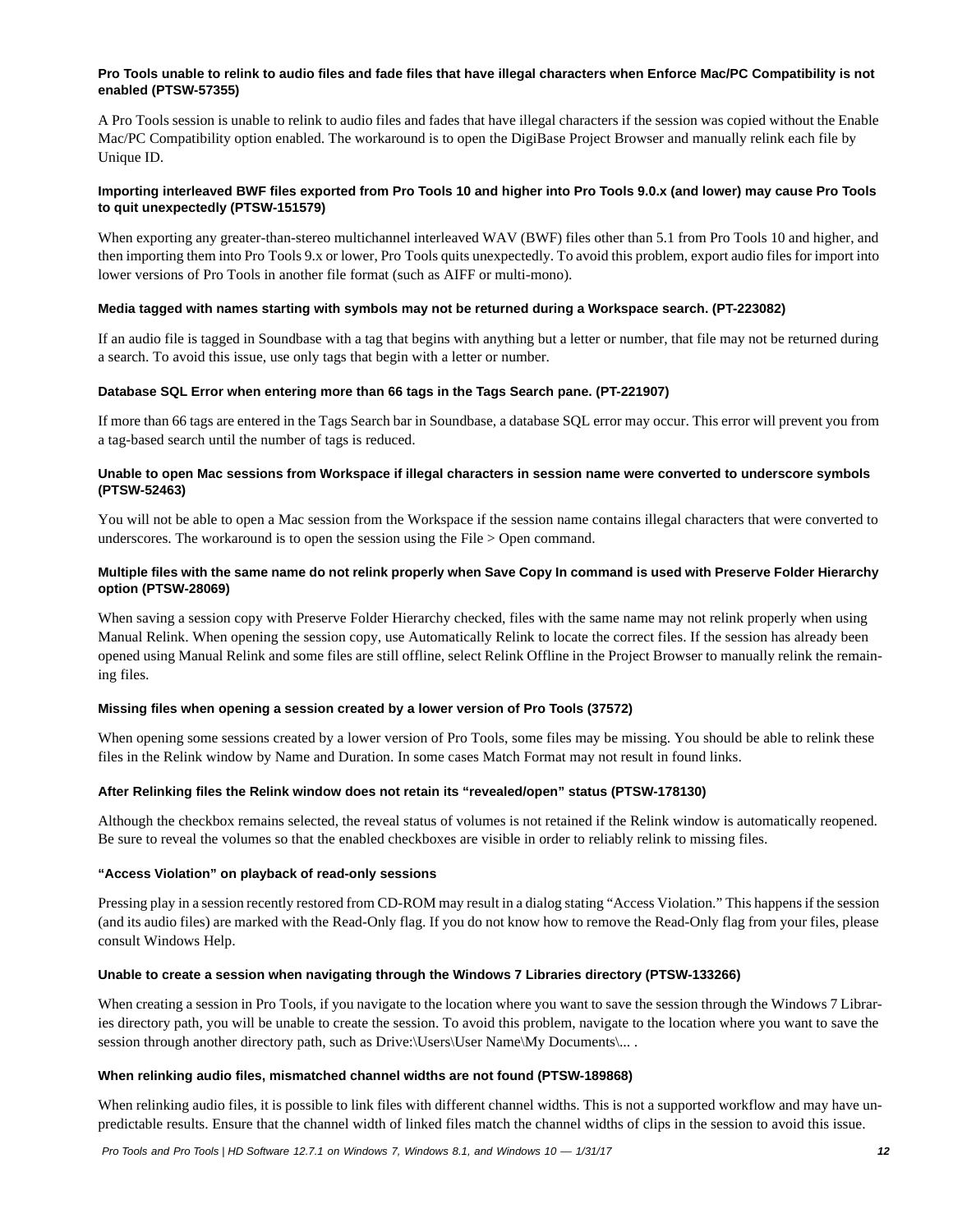# Elastic Audio

# **Maintaining phase coherency with Elastic Audio pitch processing (PTSW-20602)**

When there is Elastic Audio Pitch processing enabled on a track, switching from Polyphonic, Rhythmic, or X-Form to Monophonic or Varispeed can disrupt phase coherency. To preserve phase coherency in this case, be sure to clear all Elastic Audio Pitch processing from the track before switching to the Monophonic or Varispeed algorithm.

# **Drift in an audio file may occur when using Elastic Audio and the Monophonic or X-Form algorithms (PTSW-33768)**

Drift in an audio clip may occur when using elastic audio depending on how much the clips is expanded or compressed when using the Monophonic algorithm. If you are using elastic audio with material that contains transient information in it that you would like to keep from drifting, you should use the Polyphonic or Rhythmic algorithms.

# **Displayed timebase is incorrect after importing Elastic Audio tracks (PTSW-46897)**

The incorrect timebase is displayed after importing Elastic Audio tracks to existing tracks with opposite timebase. You will need to manually select the correct timebase for the affected tracks.

# **Elastic Audio clips on Playlist lanes are not rendered (PTSW-47311)**

In Playlists View, any Elastic Audio clips on Playlist lanes are not rendered (waveform is "off-line") when changing the track's Elastic Audio processing from Real-Time to Rendered. Using the object grabber to select any off-line clips, promoting them to the main playlist or copying and pasting the clips in place will render using the selected Elastic Audio algorithm.

# **Cannot import Elastic Audio tracks with the Consolidate From Source Media option (PTSW-33894)**

Use Copy from Source Media to import Elastic Audio tracks.

# Track Commit and Track Freeze

# **Frozen Tracks are opened in a partially frozen state in certain versions of Pro Tools 12 (PT-208260)**

Opening sessions created in Pro Tools 12.4 that have frozen tracks in Pro Tools 12.0 to 12.2.1 will result in graphical issues for "frozen" clips (such as waveforms overlaying clip boundaries, missing clip boundaries, or clip boundaries that move without waveforms), tracks and inserts (inserts can be in an inactive/frozen state and cannot be activated). In versions of Pro Tools 11.3.2 and earlier, or Pro Tools 12.3, these problems do not occur and the track is opened in it's unfrozen state.

# **Relinking to missing rendered "frozen" Auxiliary Input tracks does not yield any results when reopening a session (PT-210026)**

If there is missing rendered audio from frozen Auxiliary Input tracks, they cannot be relinked after first time of reopening a session. Task Manager will report: "Some Files to relink Not Found." To correct this issue, close and reopen the session, and try to relink to the missing files again.

# **Frozen tracks are not translated by AAF and Interplay unless committed (PT-210128)**

Only the unprocessed source audio on frozen tracks is translated by AAF and Interplay To ensure that the desired track audio processing is translated accurately for AAF sequences (and Avid Interplay), commit those tracks rather than freeze them.

# **Committing clips on Instrument tracks by dragging them to audio tracks with the Downmixer plug-in may render an incomplete clip. (PT-207317)**

Committing MIDI clips on Instrument tracks by dragging them to audio tracks with Downmixer may render an incomplete clip. Using the Grabber tool on these incomplete clips may not function over the incomplete areas of the clip. To avoid this issue, Commit Instrument track clips to new Audio tracks before inserting the Downmixer plug-in.

### **When committing from two or more Instrument tracks in a session with tempo changes by dragging and dropping to audio tracks, and where the Instrument tracks include a mix of sample-based and tick-based tracks, the tick based committed clip is trimmed to match the source MIDI original duration even though the audio committed from tick-based MIDI follows the tempo changes. (PT-208300)**

To avoid this issue, use the Trim tool to reveal the rest of the committed audio or commit sample-based MIDI clips and tick-based clips separately.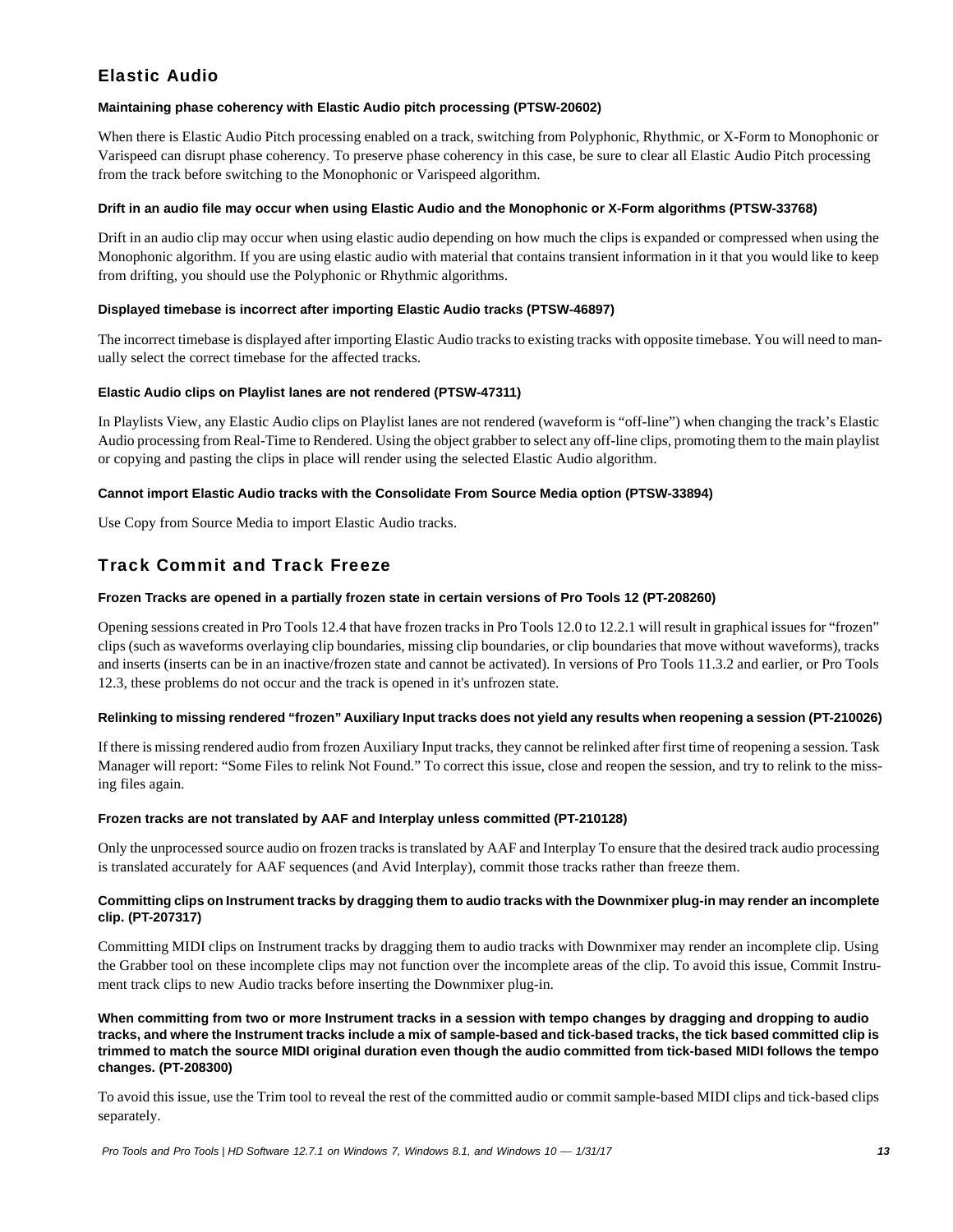# MIDI

# **Versions of Sibelius lower than 7.5 do not launch when using the Send to Sibelius command (PTSW-24193, SIB-164)**

When you first install any of the supported Sibelius packages (Sibelius, Sibelius First, or Sibelius Student), the Send to Sibelius command in Pro Tools will return a false error stating that Sibelius is not installed in the system. To avoid this problem, launch Sibelius manually and create a score document. This will only needs to be done once, after which the Send to Sibelius command should function properly.

# **When using Import Session Data on a MIDI track with Real-Time Properties enabled and set to using diatonic transposition, transposition is based on the first key signature in the session only (PTSW-49297)**

When importing session data from a session that includes multiple key signatures and a MIDI or Instrument track with the "Transpose in Key" Real-Time property enabled, the transposition will be based only on the first key in the session. This can be corrected by toggling the Real-Time Properties off and on, at which point the diatonic transposition will be correct for each key.

# **Unavailable MIDI input paths for MIDI and Instrument tracks are not indicated (PTSW-46839)**

The device or path name for MIDI Input on MIDI and Instrument tracks is not italicized and grayed out when opening a session on a system where the device or path are not actually present.

# Plug-Ins

*For known issues about specific plug-ins, see the Audio Plug-ins Read Me.*

# **Purchasing and installing a newer version of an already installed plug-in may cause a system restart (PT-201687)**

If you use the In-Application Plug-in Marketplace to purchase and install a plug-in that is already installed on your system, your computer may restart during installation. This only occurs if the currently installed version is older than the version you just purchased and downloaded. If you want to buy an additional license for a plug-in you already own please do so at https://shop.avid.com. If you want to install the latest version of a plug-in that you already own, please visit https://account.avid.com/subscriptions or https://www.avid.com/plugins; find the version of the plug-in you want, and then download and install it.

# **Plug-in controls may become unresponsive with 150% Display scaling (PT-219942)**

If the option to scale on-screen items is set to 150% in the Display page of the Windows 7 Control Panel, parameters for AudioSuite, Insert, and Clip Effects plug-ins may become unresponsive. To avoid this issue, scale on-screen items up to 125% or less.

# **AudioSuite and Clip Groups (PTSW-57457)**

AudioSuite plug-ins handle Clip Groups in the Clip List slightly differently than audio files. With audio files, an AudioSuite process can be applied to all copies of a unique audio file which appear in your session by selecting your target as Clip List in the AudioSuite plugin window and selecting Use in Playlist. However, if your target is set to Clip List in the AudioSuite plug-in window while you have a Clip Group selected, Pro Tools does not recognize the Clip Group as processable audio and will present a No Audio was Selected error. This is because a clip group is not treated as audio until it is actually used in a track.

# **To apply an AudioSuite process to all copies of a Clip Group in a session at once, do the following:**

- **1** Select the Clip Group to be processed.
- **2** From the Clip List menu, select Ungroup All. All elements of the group will remain selected.
- **3** Perform AudioSuite processing.
- **4** From the Clip List menu, select Regroup.
- **5** When prompted, select Modify to apply the AudioSuite Process to all copies of the Clip Group in the session, or Copy to apply it only to the selected Clip Group.

# **Plug-In Find and Relink with file types not supported by Pro Tools (111704)**

Find and Relink will not be triggered by plug-ins in situations where plug-ins are missing links to file types that are not natively supported by Pro Tools (such as REX files). To have full Plug-in Find and Relink support, the file types used by plug-ins must also be supported by Pro Tools.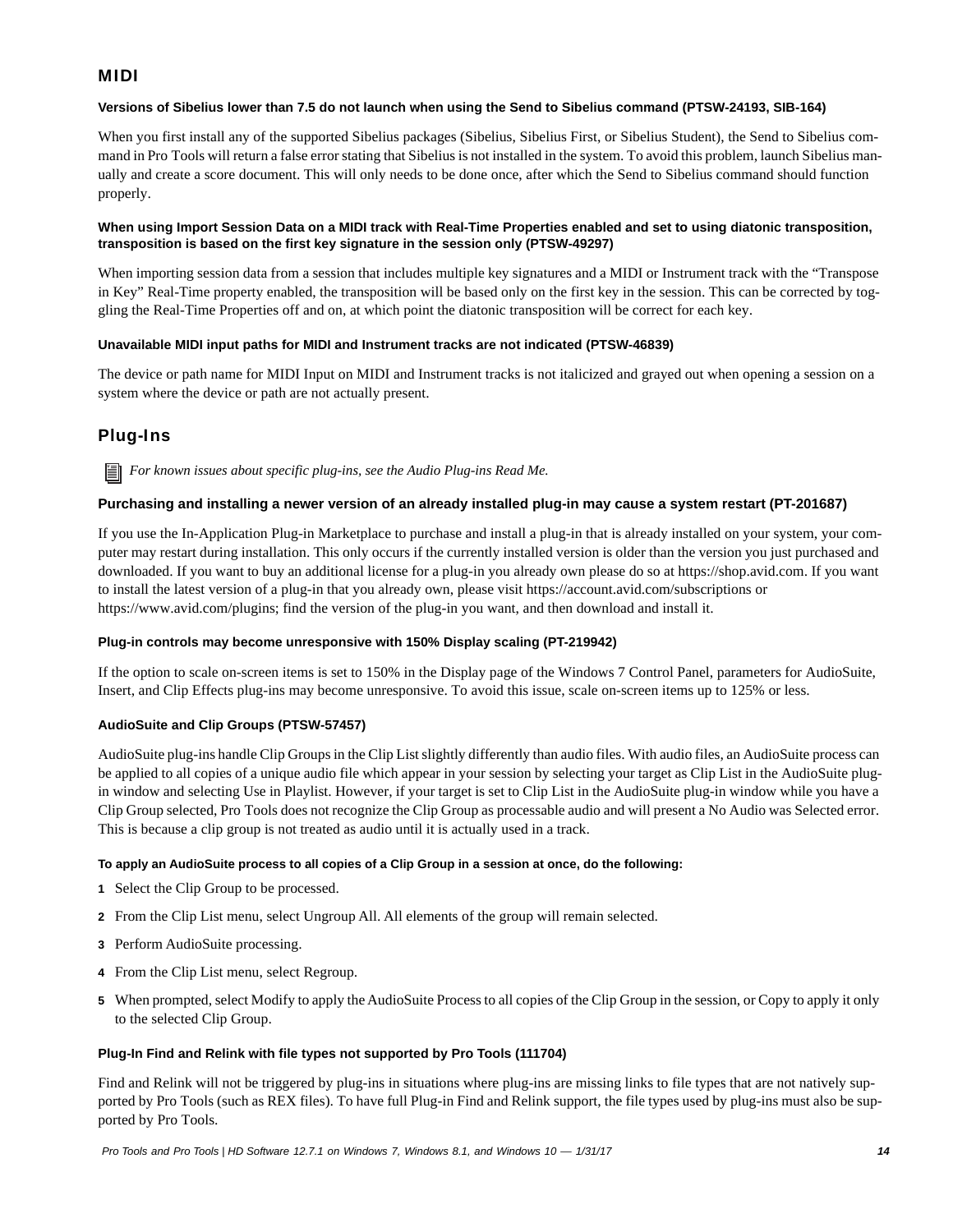### **MIDI outputs to some software synthesizer plug-ins are italicized in cross-platform sessions (PTSW-33965)**

With some software synthesizers, MIDI output ports show up italicized when opening a session on a different computer platform than the session was created on until you re-assign the outputs.

### **When replacing one plug-in with another, the new plug-in inherits previously auto-enabled parameters. (PT-202826)**

With the Plug-in Controls Default to Auto-Enabled preference enabled, all available automation parameters become unexpectedly re-enabled (merged) after replacing one instance of the plug-in with another. Disable this preference before replacing one plug-in with another to avoid this issue.

# **Clip effects may be rendered when rendering clip gain. (PT-218043)**

When rendering clip gain for a clip, any active clip effects may also be rendered. To avoid unintentionally rendering clip effects, bypass clip effects for the clip before rendering clip gain.

# HDX Systems

# **Pro Tools does not play back when an invalid sync source is selected on SYNC HD (Word Clock or AES/EBU) (PTSW-156651)**

When attempting to initiate playback, playback will fail if a SYNC HD is connected to an HDX card and an Avid audio interface with no connections to either the word clock or AES/EBU ports. Ensure that the clock is set to a working clock source to resolve this issue.

# **In Avid DigiTest, the reported slot number may not correspond to the physical slot number in the computer (PTSW-155373)**

In Avid DigiTest, the slot number reported for HDX cards starts from 0 on up. For example, "Slot 1" does not necessarily correlate to the first physical slot in the machine. If you have an HDX card that is having problems, match the Serial Number ID on the back of the card with the Serial Number ID displayed on the Slot Info page in Avid DigiTest.

# **Audio stops in certain circumstances with multi-card HDX systems (PTSW-158701 and PTSW-157600)**

Signal routing issues are known to occur with HDX systems on HP Z800 Workstations. To resolve these issues, run HP Performance Advisor software after installing Pro Tools, and load the Avid optimized settings.

# **Corrupted audio when bus recording or bouncing to disk (PTSW-158063 and PT-202030)**

HP Z800 workstations can drop samples while recording or bouncing to disk when an HDX card is present in PCIe Slot #3 (connected to the Southbridge). This problem is resolved by updating the HP Z800 to the latest BIOS (3.54) or by installing the card in another PCIe slot. Use the HP Performance advisor to update your machine before or after installing your HDX card(s).

# **Assertions occur when opening a Pro Tools 12 session that uses the Native format of HEAT in Pro Tools 11.x and assigning track outputs. (PT-204124)**

A session saved from Pro Tools HD 12 on a Native system with HEAT enabled might not display DSP usage for HEAT when opened on Pro Tools 11.x on an HDX system. To avoid these assertions and see DSP usage for HEAT on the HDX system, turn HEAT off and then back on.

# HD Native Systems

# **Audible pops and clicks when changing buffer sizes (PTSW-125715)**

Pops and clicks may occur when changing the Hardware Buffer Size (H/W Buffer Size) in the Playback Engine dialog while monitoring live audio through HD Native hardware. Avid recommends not changing the Hardware Buffer Size while monitoring live audio to avoid this problem. If you must change the Hardware Buffer Size while monitoring live audio, be sure to lower the monitoring volume to avoid any possible damage to your speakers.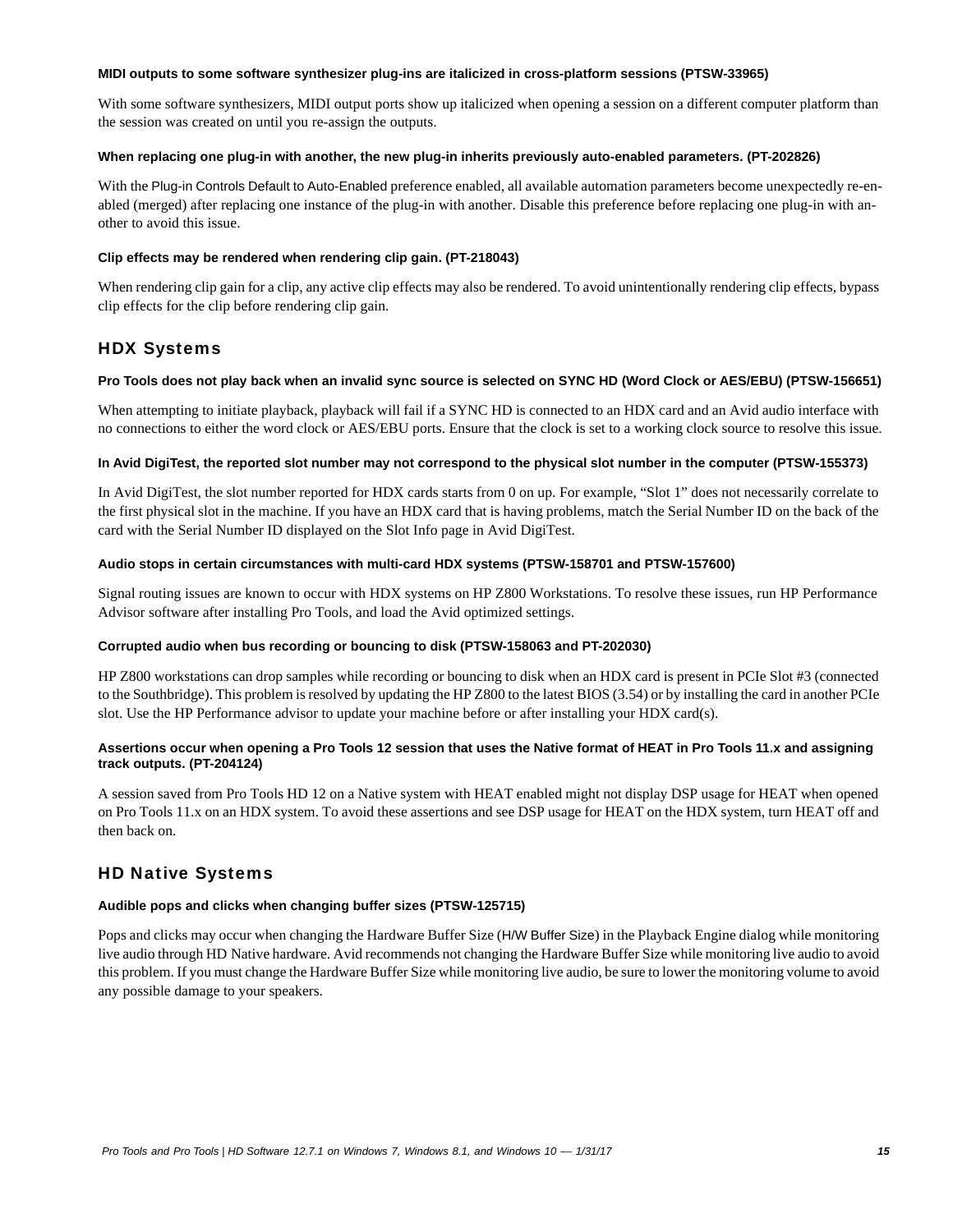# Control Surfaces

# **Trim Scrub and Trim Shuttle don't work on clips with fades (PTSW-46911)**

If a clip has fades, Trim Scrub and Trim Shuttle don't work when trying to trim using a control surface. To work around this problem, remove any fades on the clip, then execute the Trim Scrub or Trim Shuttle, and then restore the fades.

# **Used HW output path indication (PTSW-17559)**

In Assign Matrix, Insert mode the used HW output path will not have amber background indicating that it's already assigned after switching to a different insert on the same track.

# **Color indication on plug-in controls in Learn mode (PTSW-18480)**

When a plug-in is in Learn mode and the track with this plug-in is not focused on the main ICON unit, all automation LEDs in the plug-in window will be red if the track is in one of auto write modes. This conflicts with red color indication on the plug-in control, which is armed for mapping. The workaround is to set the track with plug-ins to Read automation mode.

# **Send/Pan mode on D-Command for Sends F–J (PTSW-50046)**

In Pro Tools 7.3 and higher, if you save a session on D-Command which is in Send/Pan mode for Sends F-J, the session will open in previous versions of Pro Tools with the channel fader controlling that Send level, as if in Flip mode. To avoid this, open the same session in Pro Tools 7.4, take the session out of Send/Pan mode, and re-save the session.

# **SignalTools meter ballistics on control surfaces (PTSW-52799)**

SignalTools RMS, VU, BBC, Nordic and DIN meters will display inaccurate decay times when viewed on a control surface. Unaffected types are Peak, VENUE, and Peak + RMS, which only reports the Peak meter to the control surface. The attack times of the affected meters are not affected, only the decay times. All meter types display accurately in the plug-in window.

# **Channel Strip plug-in Expander/Gate meters appear in the Compressor/Limiter meter instead of in the Expander/Gate meter in D-Control Dynamics section (Main Unit) (PTSW-150897)**

The Avid Channel Strip plug-in uses shared meters for Expander/Gate and Compressor/Limiter processing. Because of this, both Expander/Gate and Compressor/Limiter metering appear only in the Compressor/Limiter meter in D-Control Dynamics Section (Main Unit).

# **Pro Tools transport must be stopped when recalibrating ICON faders (PTSW-54678)**

The transport in Pro Tools must be stopped when recalibrating faders on D-Command and D-Control. If one or more faders need calibration do the following: Stop playback, enter Utility mode, press TEST, press FADER, and press RECAL. After recalibrating faders. exit Utility mode.

# **The Edit and Mix windows do not follow banking on EUCON control surfaces (PTSW-133466)**

When the Edit Window Follows Bank Selection and/or the Mix Window Follows Bank Selection preferences are enabled in Pro Tools (Setup > Preferences > Mixing), after banking your EUCON controller, neither the Edit nor Mix window scroll to follow. You will have to manually change the view of the Edit or Mix windows to see the tracks that correspond to the EUCON controller if they are off screen.

# Video

# **Playback of QuickTime video in Pro Tools may stutter or drop frames**

When monitoring QuickTime playback in the Pro Tools Video Window on the computer screen, the video image may stutter or drop frames. To improve results with QuickTime playback, try any of the following:

- Disable Continuous Scrolling.
- Close unnecessary UI windows.
- Try using the DNxHD codec.
- A second Pro Tools or Media Composer Video Satellite option offers guaranteed performance for Avid video playback with a primary HDX or HD Native system.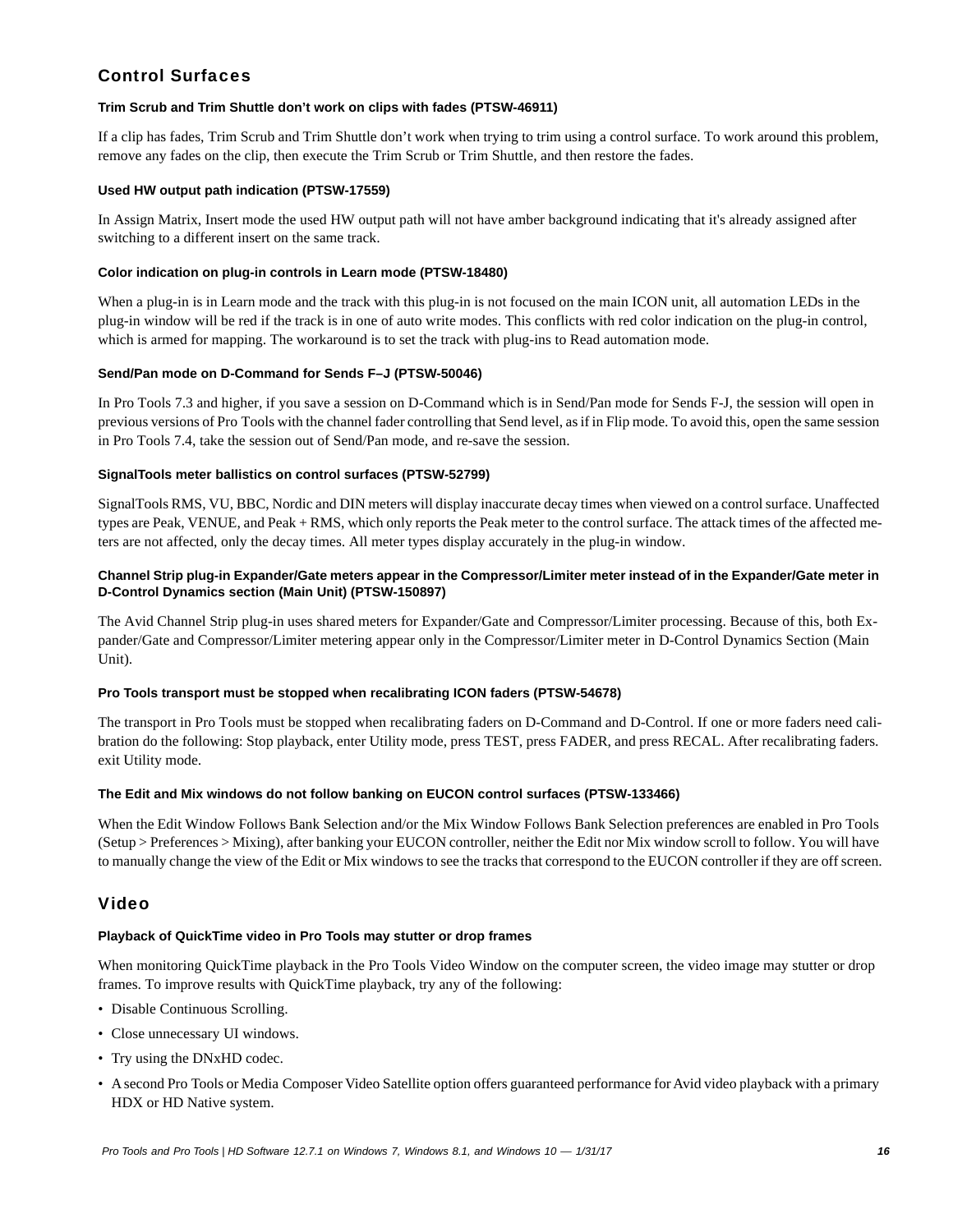### **Unsupported QuickTime video formats (PTSW-52140, PTSW-52155, PTSW-52157)**

Several video formats supported in QuickTime are not supported in Pro Tools. These include .DivX, .flc, .m4v and .3gp format movies. Attempting to import these will generate errors or will fail to import.

### **QuickTime files that contain multiple CODECs may not import (UME-835)**

If the Pro Tools tells you that a file cannot be imported because it may be unsupported, check to see if the file contains more than one CODEC. This can be done by opening the file in QuickTime player and examining the file properties. QuickTime files that contain more than one CODEC are not officially supported for import into Pro Tools.

### **Closing the QuickTime window during session playback may result in –9092 errors that stop playback (PTSW-162502)**

To avoid this issue, try increasing the number of CPU Cores available for Pro Tools processing and/or raise the H/W Buffer Size in the Pro Tools Playback Engine dialog.

### **"Error reading video in the QuickTime files" when importing some MPEG 1 and 2 video files in Pro Tools (PTSW-178017)**

Some MPEG1 and MPEG2 files cannot be opened by Avid applications, including Pro Tools. Transcode these files to one of our primary CODEC such as DNxHD or AppleProRes for use in Pro Tools to avoid this issue.

### **MPEG-1 and MPEG-2 video freezes at edit points (79182)**

Editing MPEG-1 & MPEG-2 video is not officially supported. If you experience this problem, try switching playback to the Video window, or convert the movie to a supported format using a 3rd party application. Removing the audio from an MPEG-1 or MPEG-2 movie with a 3rd party application may also fix the problem.

### **3G2 file extension is not supported for video import (PTSW-178015)**

Pro Tools 11 provides support for the .3GP file type extension for video import. These are video files often created on mobile phones. The second generation of this format uses the file extension of .3G2. Files with the .3G2 file extension will be filtered out as unavailable for video import. These .3G2 files may be available for import if their file extension manually changed to .3GP. If the files remain unavailable for import after changing their extension, they will need to be converted to an explicitly supported format such as DNxHD or AppleProRes for use in Pro Tools.

# **Audio and video will not stay in sync when using ASIO4ALL (PTSW-179261)**

When ASIO4ALL is selected as the Pro Tools Playback Engine, video may drift out of sync and even drop frames. To avoid this, use a supported Avid audio interface.

#### **Video pull factor may become invalid when video hardware is enabled (PTSW-180554)**

If a software video pull factor of 0.1% is set while video hardware is disabled, enabling the video hardware may create an illegal pull setting. Video hardware only supports 0.1% pull ups at 24pPAL rates, and 0.1% pull downs at 25pPAL rates. If the pull rate is set to 0.1% at any other rate while video hardware is enabled, manually select an available option from the pull menu, which may be "none."

#### **Video may not stay in sync when video hardware is attached and Pro Tools is locked to an external clock (PTSW-178722)**

If both Pro Tools and an attached video peripheral are each resolved to an external clock, but the clock is not derived from the same source, video will not stay in sync. An example of this would be if the video peripheral is locked to black burst, and the audio peripheral is locked to an audio clock not derived from the same video black burst, such as SPDIF. In this scenario, setting the video peripheral to lock to its own internal clock will allow Pro Tools to compensate for video drift over time.

### **Video I/O Settings Pane appears inactive after editing video track during play (PTSW-183106)**

If you edit video during playback, the I/O Setting pane for the Video track appears inactive during playback, preventing you from opening the track's Output Setting tab. To access I/O settings for the track, stop playback.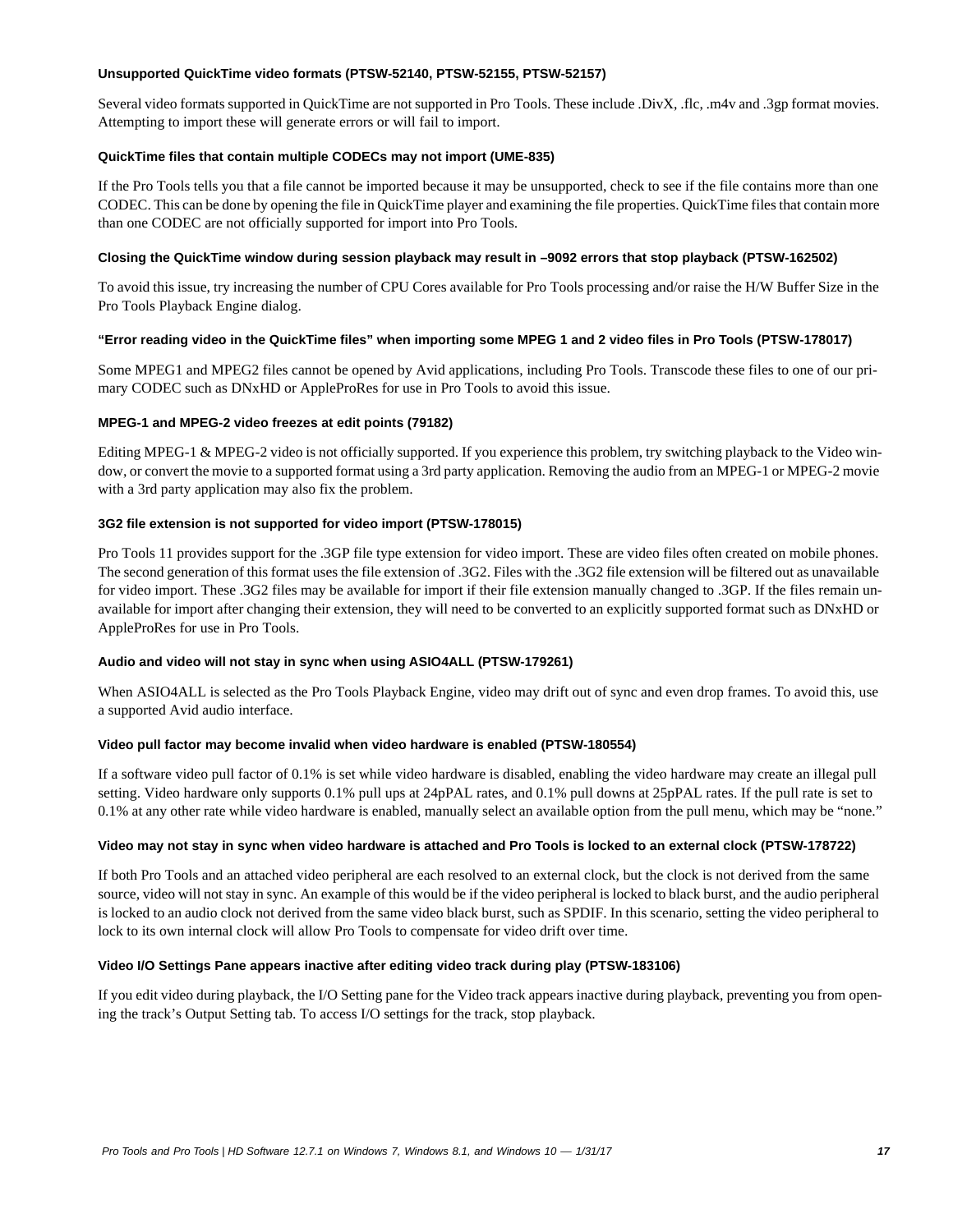# Third-Party Video Peripherals

The following issues may occur with third-party video hardware. Please contact your hardware vendor for support.

 In some cases, video will not stay in sync over time if the video peripheral is not, or cannot, lock to video reference. If you experience this, a workaround is to set the Pro Tools clock to internal. This will cause the video peripheral to slew overtime and stay in sync with Pro Tools. (THPV-2)

 With some peripherals video playback will be one frame out of sync with Pro Tools audio. To compensate for this, choose Setup > Video Sync Offset and enter a 1 frame offset. (THPV-9)

 With some video peripherals, the video output will be scrambled when video is not loaded in Pro Tools, or when the video peripheral is disabled. (THPV-32)

# Synchronization and Machine Control

### **Recording with serial timecode (PTSW-63013, PTSW-60432)**

Occasionally, it is possible for the Tascam DA-98 servo lock bit behavior to cause Pro Tools to think the DA-98 is servo locked before it actually is. This could cause a synchronization offset when Pro Tools locked to serial timecode generated from a DA-98. Pro Tools will now handle these cases, but if you experience this problem, try increasing the amount of frames to 10 in the "Delay before locking to Timecode" preference.

### **The "Machine Cues Intelligently" preference should not be used with non-linear decks (46200)**

Pro Tools overshoots and posts an "Error Cueing Machine" dialog if the Machine Cues Intelligently preference is checked when using non-linear playback devices.

# Video Satellite

### **Pro Tools and Media Composer Video Satellite Quit Unexpectedly when Disconnecting an Additional Pro Tools System During Playback (PTSW-23142)**

When multiple Pro Tools systems are connected via Satellite Link in conjunction with a Video Satellite, always stop playback before disconnecting any of the systems.

# **"Pro Tools Cannot Currently Play" Error (Item # UDevC00116083)**

In a Video Satellite configuration, when the system is sitting idle, Media Composer may post the dialog, "Pro Tools cannot currently play, is online with Machine Control, or is in Transport = Remote Mode. Please resolve the issue with the Pro Tools system and try again." To avoid this problem, link the Video Satellite from the Pro Tools Administrator system rather than from Media Composer.

#### **Media Composer Video Satellite cannot be enabled when Pro Tools is co-installed on the same computer (UME-956)**

When Media Composer and Pro Tools are co-installed on the same computer, that system cannot be used as a Video Satellite. To use the computer as a Video Satellite, uninstall Pro Tools and re-install Media Composer.

#### **23.976 or 24 fps Sequence Start Time Ending In Digits Other than ":00" Causes Time Code Offset**

Media Composer uses NTSC or PAL time code when setting the sequence start time regardless of the format selected by the user for display. When you are working on a video satellite project at 23.976 or 24 fps, a Media Composer sequence with a start time that ends in a value other than :*00* causes an offset between Pro Tools and Media Composer at the session start. For example, the start time 45:02:10:15 (ending in *:15*) would cause an offset, but the start time 45:02:10:00 (ending in :*00*) would not.

As a workaround, always set your Media Composer sequence start time to a time code value ending in *00*.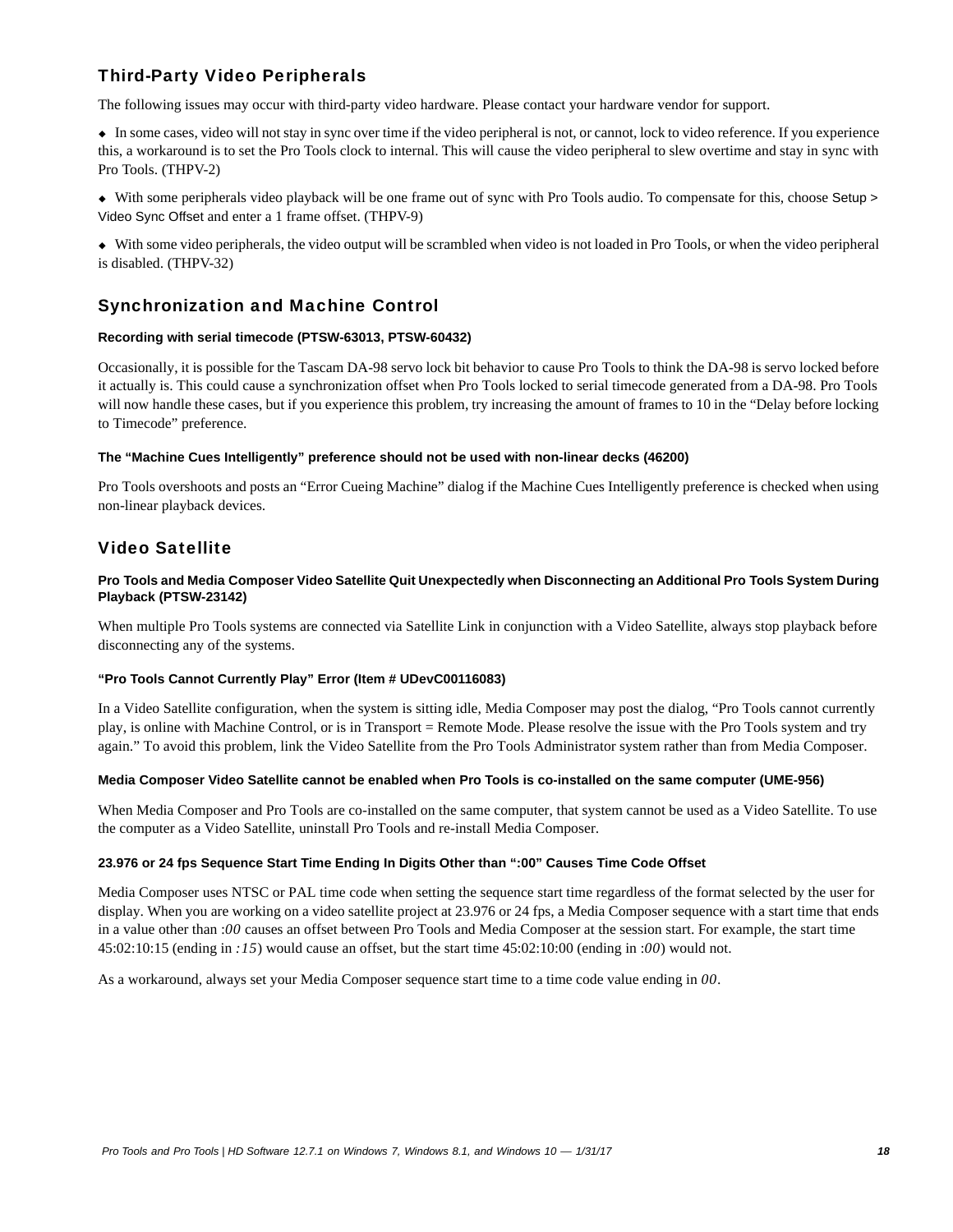### **Cueing from Media Composer in a 720p Project Causes 1-Frame Offset (Item # 98460)**

In 720p projects, Media Composer counts at 50 or 60 (59.94) progressive fps—depending on the project type—while Pro Tools counts at 25 or 29.97 frames per second. When you cue a sequence from the video satellite in a 720p project, the Pro Tools edit cursor can be offset by as much as one frame.

As a workaround, cue and play back from Pro Tools when working with a 720p project in a video satellite system. This ensures that the two applications are always in sync. It is not possible to cue to odd 50 or 60 frame boundaries (for example, frame 47) from Pro Tools.

### **Audio and video may drift out of sync In Satellite Mode in certain conditions (Items # UDevC00090064, UDevC00090078, UDevC00088666, UDevC00089437, UDevC00087542)**

When operating in Satellite mode, audio and video output from Media Composer may drift out of sync by as much as one frame in any of the following conditions:

- When viewing video full screen in 1394 mode. This is due to the difference between the monitor's refresh rate and the video reference rate.
- When the Edit Play Rate of the video differs from the frame rate of the video reference signal. (For example, this occurs with a 24p NTSC project with 23.976 Edit Play Rate and NTSC reference signal.)
- When looping a selection that is not aligned to video frame boundaries in Pro Tools. As a workaround, make your selection in Pro Tools using Grid mode with the Grid value set to 1-frame increments—especially when it is necessary to loop several times without stopping.

# General Localization

# **Relinking using MacDrive Version 6 to open sessions from other platform (PTSW-63606)**

MacDrive version 6 strips the extensions off of files in "Normal Use" mode - you need to use "Backup/File Transfer" mode to avoid having the extensions stripped off. However, "Backup/File Transfer" doesn't work well with multibyte characters, as "International Use" does. "International Use" also strips the extensions, so you either have to not use multibyte characters, or have the trouble with stripping extensions. These used to be separate options in MacDrive 5, but in 6 you can't get one without the other. To get around the stripping extensions, you can do a Relink by ID only, and have it search through all the files to match them up - this is the only workaround.

# **AAF/OMF sequences with non-English characters import with garbled clip names or won't relink (PTSW-33569, PTSW-99570, PTSW-33826)**

If an AAF/OMF sequence containing files or clip names with non-English characters is exported from a Mac-based Pro Tools 7.3.1 system (or lower), it may not import correctly into Avid Media Composer, or Pro Tools 7.4 and higher systems on Windows or Mac. Conversely, AAF/OMF sequences with non-English characters exported from any Pro Tools 7.4 or higher system (or higher) may not import correctly into a Mac-based Pro Tools 7.3.1 (or lower) system. To relink the files, select "Manually Find and Relink," then deselect all options except "Find by file ID." Clip names may appear garbled.

# **Inconsistent MIDI performance on Dutch OS with English Pro Tools (59608)**

When running the English version of Pro Tools on Dutch OS, MIDI output can slow down with extended use.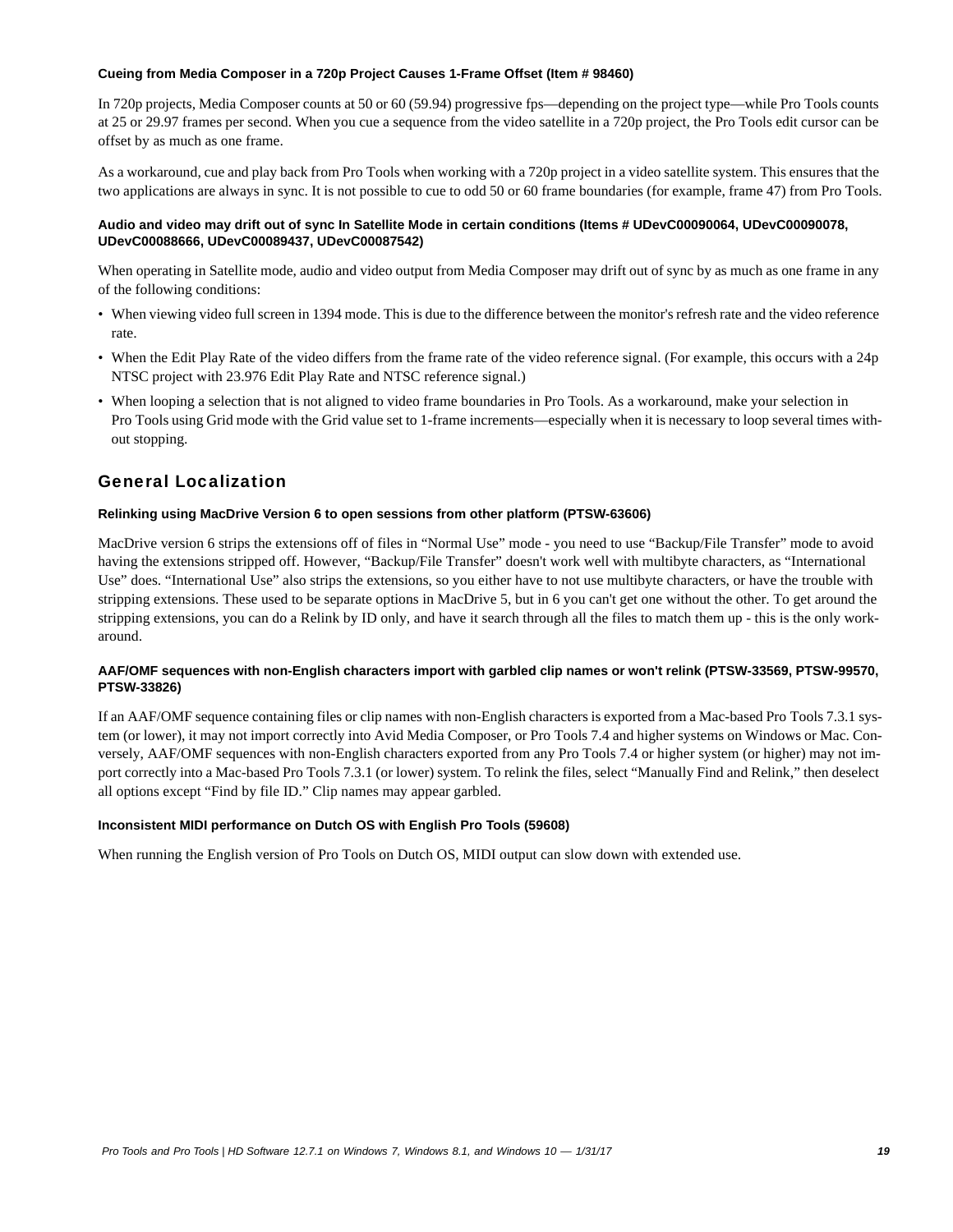# Known Issues with Audio Interfaces

# **Avid DigiTest firmware updates appear to freeze when DigiTest is not the front-most application (PTSW-138994)**

When clicking outside the Avid DigiTest window, the Graphical User Interface (GUI) may appear to freeze. However, the firmware update will complete successfully. If you encounter this issue, please wait for the firmware upgrade to finish. You will know that the firmware update completed successfully when the GUI becomes responsive again.

# **When switching audio interfaces, some devices may fail to load proper drivers with the Found New Hardware wizard (PTSW-28118)**

When switching audio interfaces, the Found New Hardware Wizard will sometimes properly identify the device, but then fail to install the needed drivers. If this happens, with the new device connected, go to Add or Remove Programs in the Windows Control Panel, choose the audio interface, select Change, and run a "Repair" install. The driver installation should complete with the Found New Hardware Wizard.

### **Changing sample rates during a session can cause session to play at a faster or slower speed (56697)**

Changing Sample Rate during a session from the Control Panel for your audio interface can cause the audio to playback at the incorrect speed. Consequently, the data could be unrecoverable afterwards. Before creating a session, set the Sample Rate in the Control Panel for your audio interface and do not make changes thereafter.

# HD OMNI

### **Noise in the output signal from HD OMNI with digital input (PTSW-1614)**

If HD OMNI is connected to a digital source with a mismatched clock and Sample Rate Conversion (SRC) is not enabled, you will hear noise (including loud "pops") in the output signal. To correct this problem, either enable SRC or ensure that the clock of the digital source and HD OMNI are matched correctly.

### **HD OMNI front panel Setup menus are unresponsive after Pro Tools quits unexpectedly (PTSW-125692)**

HD OMNI will not automatically recover "stand-alone" mode if Pro Tools quits unexpectedly (or if you disconnect the DigiLink cable from HD OMNI while Pro Tools is running). As a result, some of the SETUP functions accessible from the front panel will be unavailable. Power cycle HD OMNI to recover stand-alone mode.

#### **Graphic redraw problems in the Hardware Setup dialog (PTSW-122690, PTSW-1346, and PTSW-1235)**

When changing the Hardware Setup configuration for HD OMNI, it is possible to encounter graphics redraw problems in some cases. To force a graphics redraw of the Hardware Setup dialog, close and reopen the Hardware Setup dialog.

#### **No sound on output after Hardware reset (PTSW-126575)**

After resetting the HD OMNI interface to the default factory settings using the front panel controls, the HD OMNI interface stops emitting sound in sessions where the outputs are not assigned to the Monitor output path. To correct this problem, press the ALT monitor button to switch to the ALT Monitor path, and then press it again to switch back to the Main Monitor path.

#### **Loss of monitor path with launching Pro Tools with HD OMNI off or disconnected (PTSW-127313)**

When launching Pro Tools and opening I/O Setup after powering off HD OMNI or disconnecting it from the system, the inactive Monitor path is not present in Output tab. You may need to restore the default I/O Settings and remap the corresponding Output Busses.

### **Output paths are not automatically created in the Output page of the I/O Setup after disabling the corresponding monitor path in the Monitor page of the Hardware Setup, and re-assigning the outputs from "None" to physical outputs in the Main page of the Hardware Setup (PTSW-127559)**

After disabling the Monitor path in the Monitor page of the Hardware Setup and re-assigning the corresponding Outputs from "None" to physical outputs (such as "A 1-2") in the Main Page of the Hardware Setup, these Output paths are not automatically created in the Output Page of the I/O Setup. You will have to manually create the appropriate Output paths in the I/O Setup (or click Default).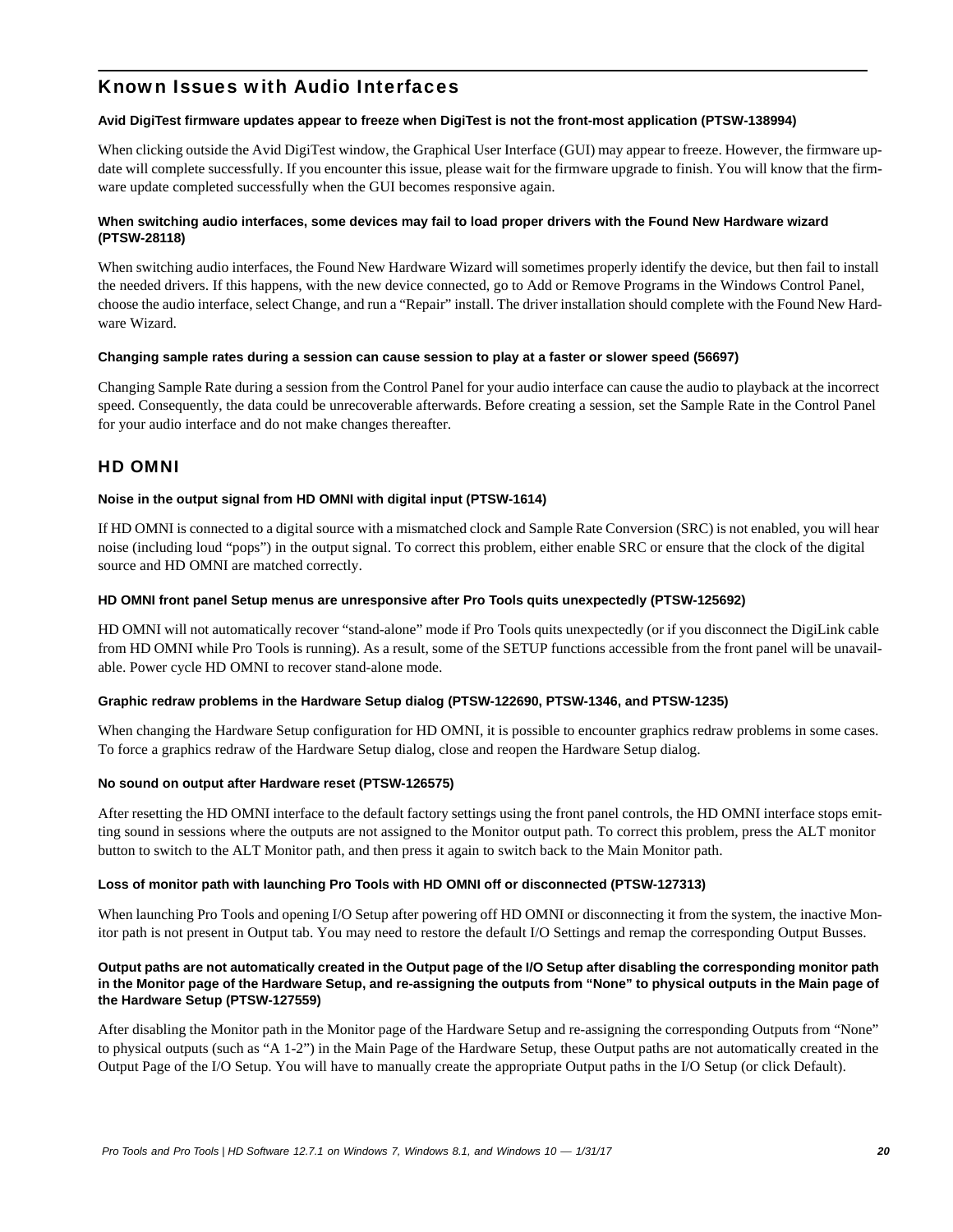# **Changing monitor path output assignments in the Hardware Setup does not update the output paths in the Output page of the I/O Setup (PTSW-127563)**

When changing Monitor path Output assignments in the Monitor page of the Hardware Setup (such as setting the Monitor path Format to None or assigning the Monitor to different physical outputs), the Output paths in the Output page of the I/O Setup do not reflect the corresponding changes. You will have to manually create the appropriate Output paths in the I/O Setup (or click Default).

# **When creating new sessions, using the I/O Settings selector can result in unexpected output assignments if HD OMNI has an assigned Monitor path (PTSW-123896)**

If HD OMNI has an assigned Monitor path, Output paths created by the selected I/O Settings option in the New Session dialog may be offset by the channel width of the Monitor path. If this happens, you will have to manually create the appropriate Output paths in the I/O Setup (or click Default).

# **I/O Setup Bus page erroneously adds Monitor paths (PTSW-127739)**

With both MAIN and ALT Monitor paths declared, toggling one of the CR Monitor paths from the current format to "None" and then back to the starting Monitor format from within the Hardware Setup Monitor page, causes the Bus page in I/O Setup to erroneously add an extra Monitor path with the abbreviation with "(1)." This can happen numerous time and each new Monitor abbreviation increments accordingly.

# Avid Audio Interfaces with ASIO Third Party Client Software

# **When adjusting the Hardware Buffer Size in a third-party audio application (such as Reason), the Avid Hardware ASIO driver may quit unexpectedly (PTSW-162469, PTSW-154719)**

It is possible to select an unsupported hardware buffer size for some Avid audio interfaces when using third-party ASIO client software (such as Reason or Cubase). To avoid this issue, use the Avid hardware driver control panel to change the hardware buffer size.

# 003 Series Interfaces

# **Windows Standby Mode and the 003 interfaces (47054)**

Always disconnect 003 interfaces before putting Windows into Standby mode.

# **Importing .PIM Files on an 003 System with a C|24 (PTSW-46401)**

When importing a custom map .PIM file created on a 003 to another 003 system with a C|24, 003 displays "<No Track>" on the scribble strips instead of staying in Plug-in Edit mode with a restored newly imported Plug-in Map. You will need to switch to another mode on 003 and then re-enter Plug-in Edit mode to correct this.

# Mbox Pro

# **Pro Tools appears unresponsive with Mbox® Pro (PTSW-184498)**

If Pro Tools appears to be unresponsive with Mbox Pro, check to ensure that the Mbox Pro is synchronized to the proper clock source (Setup > Hardware) and that the clock source and your Pro Tools session have matching sample rates. If Mbox Pro encounters a problem with the clock source (such as mismatched sample rates between the clock source and the session), Pro Tools may become unresponsive.

# Mbox 2 Pro

# **The Mbox 2 Pro driver version 11 does not work with Pro Tools 10.x (PTSW-182163)**

The Mbox 2 Pro driver version 11.0.0 will not work with Pro Tools 10 or lower. Use Mbox 2 Pro driver version 9.0.2 with Pro Tools 10 or lower.

# **External clock not supported at higher sample rates with Mbox 2 Pro (PTSW-59087, PTSW-59095, PTSW-59097, PTSW-58879)**

Although Mbox 2 Pro supports sample rates of up to 96 kHz, its external clock sources (S/PDIF and Word Clock) are only supported in 44.1 and 48 kHz sample rate sessions.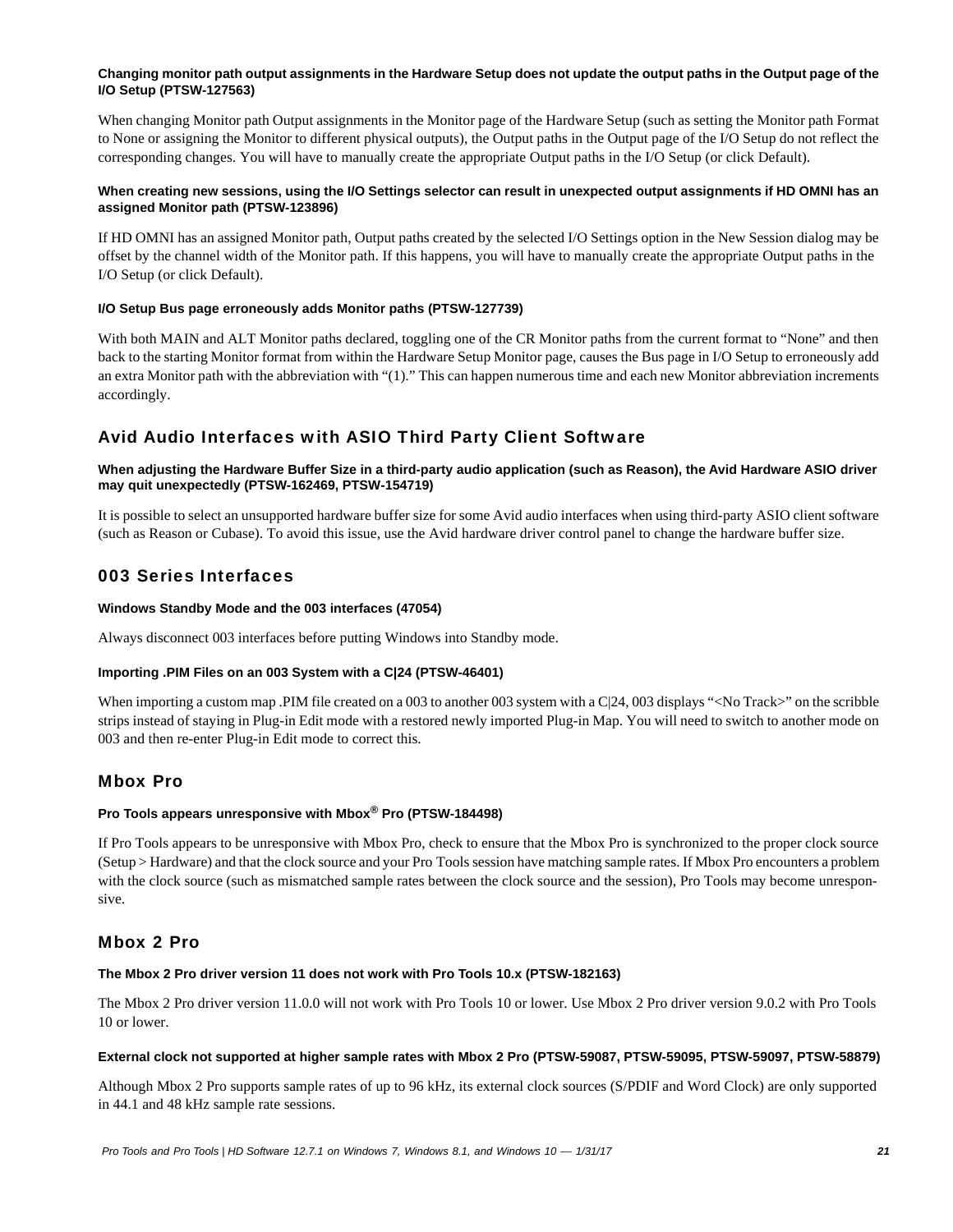### **Transport disabled after changing sample rate of external sync source (PTSW-58879)**

If the Pro Tools Clock Source is set to S/PDIF or Word Clock, and the sample rate of your external source changes, sync will be lost and you may not be able to play back when sync resumes due to –9092 errors. This is most likely to appear if the sample rate of your external source changes while the Pro Tools transport is moving.

To avoid this condition, make sure your external source is always set to the same sample rate as Mbox 2 Pro, especially during playback.

### **To correct this condition should it occur, do the following:**

- **1** In Pro Tools, choose Setup > Hardware and set the Clock Source to Internal
- **2** Make sure your external sync source is properly connected and at the same sample rate as Mbox 2 Pro.
- **3** In Pro Tools, choose Setup > Hardware and set the Clock Source back to the desired source (S/PDIF, Word Clock, or Internal).

# **Some machines may encounter "Audio Play Startup Deadline was Missed" errors at HW Buffer size 64 or if "Minimize Additional I/O Latency" is enabled (PTSW-28238)**

On some machines, and with Mbox 2 Pro, enabling "Ignore Errors During Playback/Record" and selecting "Minimize Additional I/O Latency" in the Playback Engine dialog, or running at a HW Buffer size of 64 samples may cause you to encounter "Audio Play Startup Deadline was Missed" errors when starting the transport. This may be compounded if the Mbox 2 Pro is synced to an external clock. If you encounter this, set your clock source to Internal and, if needed, deselect "Minimize Additional I/O Latency" and set the HW Buffer size to 128 or higher.

# Mbox 2

#### **MBox 2 can have lower track counts on Windows 7 on the HP 8600**

Depending on your CPU, you may need to disable your computer's network cards in order to achieve the maximum possible track counts.

### **Audio pop through Mbox 2 outputs when enabling/disabling AC-3 Mode (63293)**

In the Mbox 2 Control Panel, checking or unchecking the option for AC-3 produces an audio pop through the analog output.

# **Mbox 2 does not support sample rates of 49 kHz or Above (63141)**

Mbox 2 does not support sample rates of 49 kHz or above due to the bandwidth limitations of USB 1.1 and the USB Controller. This is only an issue when syncing to an external S/PDIF clock that is pulled up 2% or more above a nominal 48 kHz sample rate.

# ASIO and WASAPI

#### **Pops and clicks can occur when using third-party ASIO audio interfaces with Pro Tools (PTSW-132084)**

Note that audible pops and clicks can occur when using some third-party audio interfaces even if Error Suppression is disabled. Try increasing the Hardware Buffer size for the device to avoid this problem.

# **Pro Tools cannot locate installed ASIO hardware on launch (PTSW-132125)**

There are known issues with some third-party ASIO devices not being recognized by Pro Tools 10.x. For a list of third-party hardware compatibility issues, please visit *www.avid.com/compatibility*.

# **When using Pro Tools or Pro Tools HD with WASAPI or ASIO, Pro Tools cannot create or open sessions that have a different sample rate than Windows default audio interface. (PT-201662)**

When using Pro Tools or Pro Tools HD software with WASAPI, Pro Tools cannot create or open sessions that have a different sample rate than Windows default audio interface. To avoid this issue, exit Pro Tools, disable the audio interface in the Windows Control Panel, and then launch Pro Tools to create or open a session using the desired sample rate.

# **Enabling the Avid Video Engine with WASAPI set as the Pro Tools Playback Engine results in no video playback. (PT-202291)**

Loss of video playback can occur if WASAPI is selected as the Playback Engine when the Avid Video Engine is enabled. This configuration is unsupported at this time.